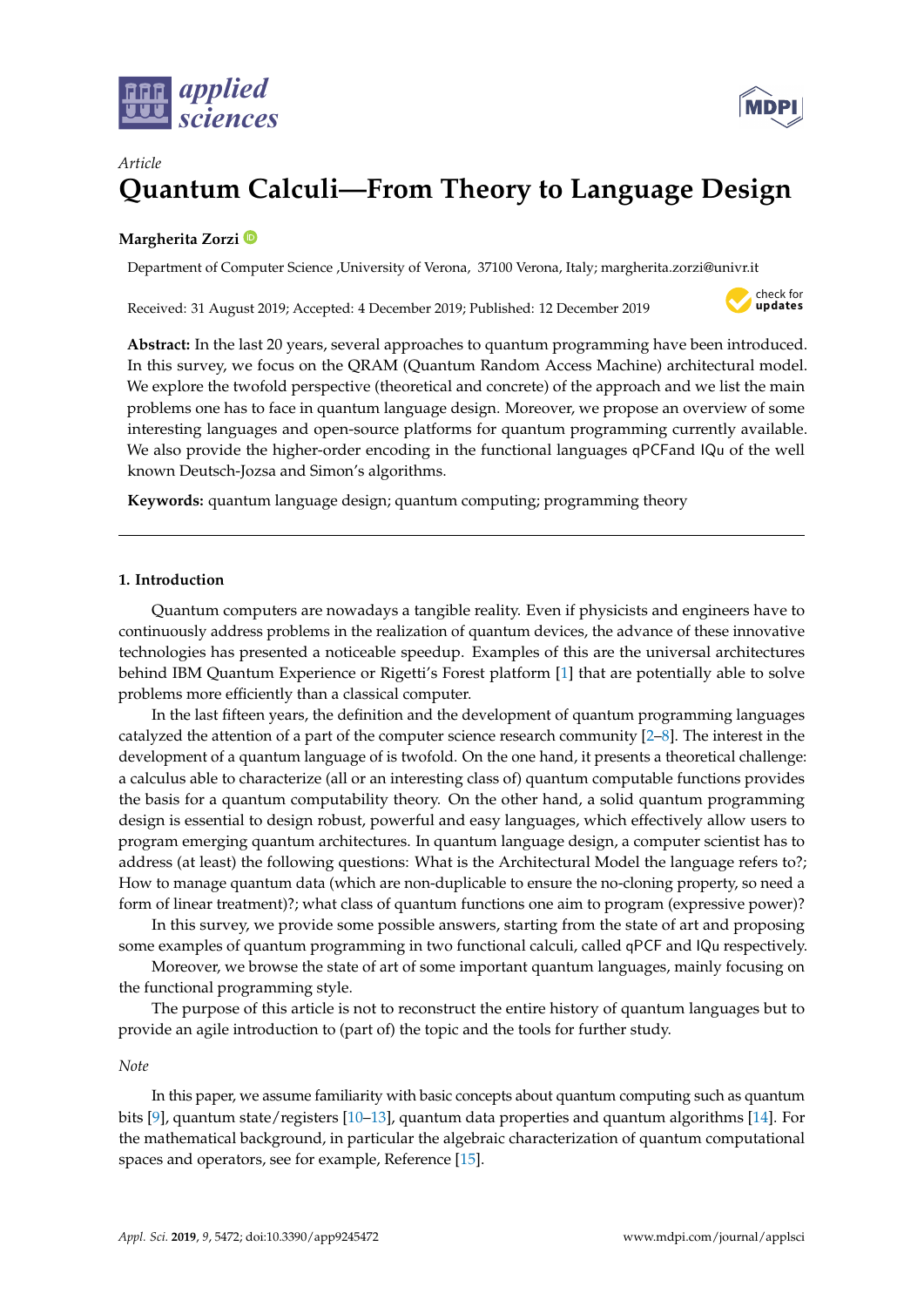## **2. On Quantum Language Design: Main Features**

#### *2.1. The Architectural Model*

In quantum software design, the choice of an architectural model is not as easy as for the classical case. This holds today and, in particular, held two decades ago, when quantum programming theory moves the first steps.

In this report, we mainly focus on the so-called *quantum data* & *classical control* (qd&cc) [\[3,](#page-14-8)[16\]](#page-14-9), approach, which separates the classical and quantum parts of the computation. A classical program (ideally in execution on a classical machine) computes some "directives," sent to a hypothetical quantum device that applies them to quantum data.

This idea is inspired by an architecture called Quantum Random Access Machine (QRAM), introduced by Knill [\[17\]](#page-14-10), who noticed that the quantum circuit families [\[9](#page-14-3)[,18\]](#page-14-11), the most interesting computational model, is not enough to describe quantum algorithms. In fact, as clearly observed in Reference [\[19\]](#page-14-12) a quantum algorithm assume an explicit "control flow" that permits to execute quantum operations, eventually measures quantum data and runs classical computation on the measured results. The following picture represents the QRAM in a simplified and intuitive way:



The QRAM model can be formulated in several version—for example, one can consider a simplified architecture, where measurement is postponed at the end of the computation [\[8,](#page-14-2)[20\]](#page-14-13); otherwise, one can admit general measurements (in this case part of the computation possibly depends on intermediate measurement results) [\[3](#page-14-8)[,21](#page-14-14)[,22\]](#page-14-15). In a more general perspective, the natural unidirectionality of the QRAM (the classical "client" morally depends on the quantum " server") can be relaxed. This has been done in Reference [\[7\]](#page-14-16), where the notion of *dynamic lifting* is introduced oversimplifying the story, the classical computer is able to receive a query and send back to the quantum device the continuation of the computation. Dynamic lifting is supported, for example, by the language Quipper.

We focus on the QRAM model since the only superposition of data reflects what physicists are realizing in the development of quantum devices. Moreover, this choice based on classical control makes easier the sound description of quantum programs. In fact, it is quite easy to observe that if the set of unitary transformation clearly forms an algebra, they do not form a Hilbert space (the same holds for the set of Quantum Turing Machines).

Projects as Quipper [\[7\]](#page-14-16), where the QRAM is definitively reformulated in terms of *quantum-coprocessor* [\[23\]](#page-15-0), or the recently developed quantum circuit definition language *Q*WIRE [\[21,](#page-14-14)[24\]](#page-15-1) and the Q# language by Microsoft [\[25\]](#page-15-2) follow the qd&cc approach.Following the same direction, in Section [4.5.3](#page-9-0) we propose two higher-order encoding examples according to syntax and operational semantics of the paradigmatic languages qPCF and IQu.

In literature can be found other approaches to quantum programming that can be considered as orthogonal to the QRAM based one. Oversimplifying, the concept of quantum superposition has been extended from data to programs, introducing notions of "sums of programs" and "quantum control". Roughly speaking, given two correct programs *M* and *N* also the combination *αM* + *βN* (where *α* and *β* are scalar coefficients) is considered meaningful as its semantical and denotational account. The origin of this approach can be traced in the lambda calculus introduced by L. Vaux in Reference [\[26\]](#page-15-3), where the author, out from the quantum setting, extended the pure lambda-calculus by endowing the set of terms with a structure of vector spaces to study main properties and the relationship with the ordinary lambda-calculus. Based on Vaux's investigations, some versions of the (linear) algebraic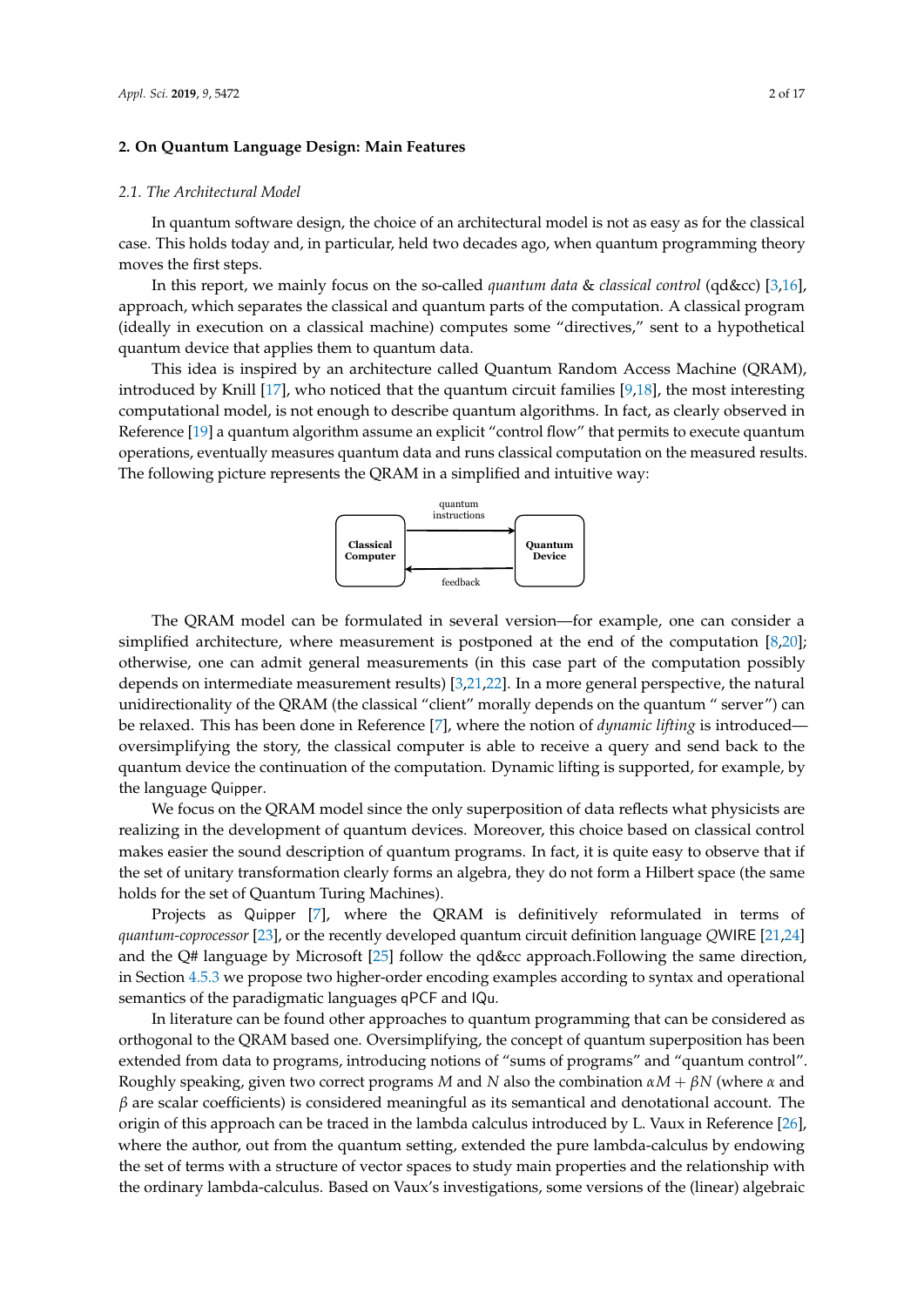and vectorial lambda calculus have been successively studied, also establishing connections with quantum computation (see for example, Reference [\[27\]](#page-15-4)). The related notions of *superposition of program* and *quantum control* (where the control flow notions of sequencing, conditionals, loops and recursion are not entirely classical as for ordinary quantum algorithms) have been addressed in some recent papers. Even if the effective practical utility of these proposals is not yet visible, they offer new interesting perspectives on quantum computability and quantum programming theory. See for example, Reference [\[28\]](#page-15-5) by Mingsheng and Reference [\[29\]](#page-15-6) by Sabry, Kaiser-Vizzotto and Valiron.

## *2.2. On the Expressive Power of a Quantum Language*

What is the expressive power of a given quantum programming language? Even then, the question can be addressed from two perspectives. For a quantum computability viewpoint, it is interesting to characterize the class of the *quantum computable functions encodable in the language*. This can be reached, for example, by establishing an expressive equivalence with another computational model, such as the Quantum Turing Machines (QTM). Since QTMs are very complex and programming on they is very challenging, the equivalence can be retraced passing through the equivalence (on total functions) between QTM and *finitely generated* Quantum Circuit families (QCF), a subclass of QCF. This has been proved, for example, in Reference [\[8\]](#page-14-2) for the quantum lambda calculi Q. The proof is complex and the result can be roughly summarized as in Figure [1,](#page-2-0) where the continuous arrow represents a direct equivalence (for which at least a proof has been showed in literature) and the dotted arrow represents an indirect equivalence (obtained as a byproduct):



<span id="page-2-0"></span>**Figure 1.** Direct and indirect equivalence between quantum computational models.

The equivalence with a (sub)classes of QCFs is interesting also from a programming perspective. Some recent research trends suggests that quantum languages can be conveniently formulated and viewed as (higher-order) circuit definition languages [\[20,](#page-14-13)[21](#page-14-14)[,23](#page-15-0)[,30\]](#page-15-7) (see also Section [3\)](#page-4-0).

Following this idea, a higher-order program parametrically encodes an entire family of circuits: when it is fed with an input dimension, it returns the correct circuit description for the given arity.

In the Quipper language [\[7\]](#page-14-16), a neat distinction between the notion of *parameters* and *inputs* is given. Informally, parameters capture compile-time information (e.g., problem size), whereas inputs concern the run-time circuit generation.

In Section [4.5.3](#page-9-0) we see two higher-order examples, respectively the encoding of the Deutsch-Jozsa algorithm [\[9\]](#page-14-3) in the languages qPCF and IQu and the encoding of Simon's quantum subroutine (the central part of Simon's algorithm [\[9\]](#page-14-3)) in the language IQu.

For other parametric encodings of quantum circuit families see also Quipper's literature and documentation in References [\[31,](#page-15-8)[32\]](#page-15-9).

#### <span id="page-2-1"></span>*2.3. On the Linearity of Quantum Data*

It is well-known that quantum data are not duplicable (*no cloning property*) [\[33\]](#page-15-10). Therefore, the design of the type system for a quantum programming language necessarily has to address the problem of data linearity. In this section, we specifically take a look at this aspect through a quick overview of some languages in literature. A more general discussion about the state of art of quantum programming is in Section [3.](#page-4-0)

Following Selinger's suggestion in his seminal work about quantum programming theory [\[16\]](#page-14-9), higher-order language can be equipped with some kind of linear type system along the lines of Girard's linear logic (LL), in order to account for the non-duplicability of quantum data [\[3](#page-14-8)[,8,](#page-14-2)[34–](#page-15-11)[38\]](#page-15-12).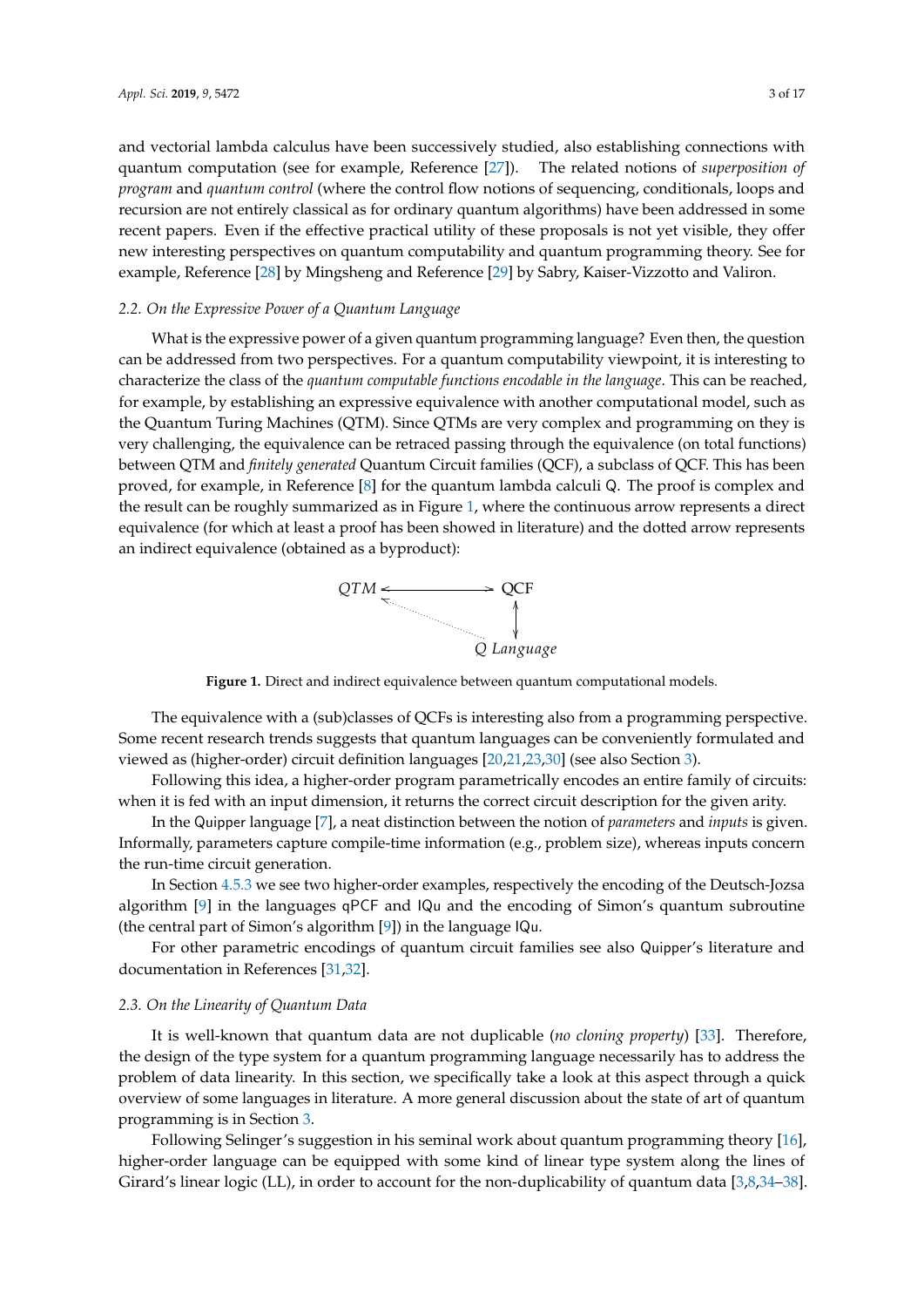Several versions of LL have been used in literature.For example, Selinger and Valiron's quantum lambda calculus [\[3\]](#page-14-8) (on which the programming language Quipper is partially inspired) is based on the multiplicative fragment of *affine* LL, that is, contraction structural rule is not allowed. This choice is justified by the no-cloning property of quantum states and, logically, signifies that one can not duplicate resources but can discard them.

Instead, Altenkirch and Grattage [\[4,](#page-14-17)[39\]](#page-15-13) chose a different approach to the (central) problem of copy and discard quantum data. In their language QML (that can not be completely considered QRAM based but is relevant for this discussion) is possible to write expressions like let  $x = (false + true)$  in $\langle x, x \rangle$  which (apparently) violates no-cloning properties, since the variable x is duplicate in the let expression (notice also that a limited superposition "+" between ground value is admitted). The previous expression does not clone quantum data (this is guaranteed by the formal semantics the authors provide): it shares a copy of the quantum datum among different references. This is captured through a type system based on multiplicative *strict* LL, that is, linear logic with contraction and without weakening. We spend some further words about these calculi in Sectio[n3.](#page-4-0)

In Dal Lago et al. [\[34\]](#page-15-11) the untyped quantum lambda calculus Q is introduced and studied. The set of well-formation rules (w.f.r.) is based on Wadler's formulation of LL and the ! ("bang") operator allows distinguishing between duplicable (classical) and non-duplicable (quantum) resources. Classical variables and quantum variables (variables "pointing to" qubits) belong to different syntactical classes. These choices statically respect the linearity of quantum data, that can neither be duplicated or erased (duplication and erasing of classical data are allowed). Moreover, the *surface reduction* is adopted, to avoid dynamic duplication of linear resources: informally, a term of the form !(*M*) can not contain quantum variables (this is guaranteed by w.f.r. ) and can not be reduced. Lambda calculus' *β*-reduction is modified accordingly (in particular, *β*-reduction is split into three different rules). A small example clarifies the design of the language and the operational behavior of programs.

<span id="page-3-0"></span>**Example 1** (How to violate quantum linearity)**.** *In* Q *computational steps are defined between configurations that is, triples of the form [Q,QV,M] where Q is "the quantum memory" (it keeps information about the mathematical state we are computing and qubit names), QV is the set of qubit names contained in the lambda term M. Q inherits configurations from Reference [\[3\]](#page-14-8) (and this tradition can be retraced in Idealized ALGOL programming style [\[40\]](#page-15-14)).*

*Let us consider the following well–formed expression, where 1 represent a empty quantum state (a memory containing 0 qubits), the subterm* new (1) *create a qubit and its name and cnot is the controlled not operator [\[9\]](#page-14-3):*  $[1, \emptyset, (\lambda!x \cdot \text{cnot}\langle x, x\rangle)!(\text{new}(1))].$ 

*Observe that the sub-term* !(new 1) *is a duplicable term because it is marked with the bang and, by w.f.r., does not yet contain references to quantum data. The operational behavior of* new *c, where c is a constant* 0 *or* 1 *is the following: the contraction creates a new quantum bit in the quantum register q and a new quantum variable in the lambda term (this corresponds to the preparation of the input state). We show now a correct computation, where: (i) we do not reduce in the scope of the bang; (ii) we perform firstly the c<sup>β</sup> reduction, corresponding to classical β reduction (we are passing a duplicable argument to a λ binding a classical variable* !*x); (iii) we separately (in two steps) create two new quantum bits and the associated quantum variables by contracting subterms* new 1 *(each of them creates a different, fresh quantum data) (iv) finally we evaluate the cnot on the two qubits created in the reductions by the evaluation*  $\rightarrow_U$ *. The "link" between a qubits name and the related qubit*  $\phi$ *is represented in the first element of the configuration by the notation*  $p \mapsto |\phi\rangle$ *).* 

$$
[1, \emptyset, (\lambda!x.\text{cnot}\langle x, x\rangle)!(\text{new } 1)] \rightarrow_{c_{\beta}} [1, \emptyset, \text{cnot}\langle \text{new } 1, \text{new } 1\rangle]
$$
  

$$
\xrightarrow{2}_{\text{new}} [|p \mapsto 1\rangle \otimes |q \mapsto 1\rangle, \{p, q\}, \text{cnot}\langle p, q\rangle)]
$$
  

$$
\rightarrow_{U} [|p \mapsto 1\rangle \otimes |q \mapsto 0\rangle, \{p, q\}, \langle p, q\rangle].
$$

*The the quantum state*  $|p \mapsto 1\rangle \otimes |q \mapsto 0\rangle$  *represents the output of the application of the controlled-not on the state*  $|10\rangle$  *(see Reference [\[9\]](#page-14-3)).*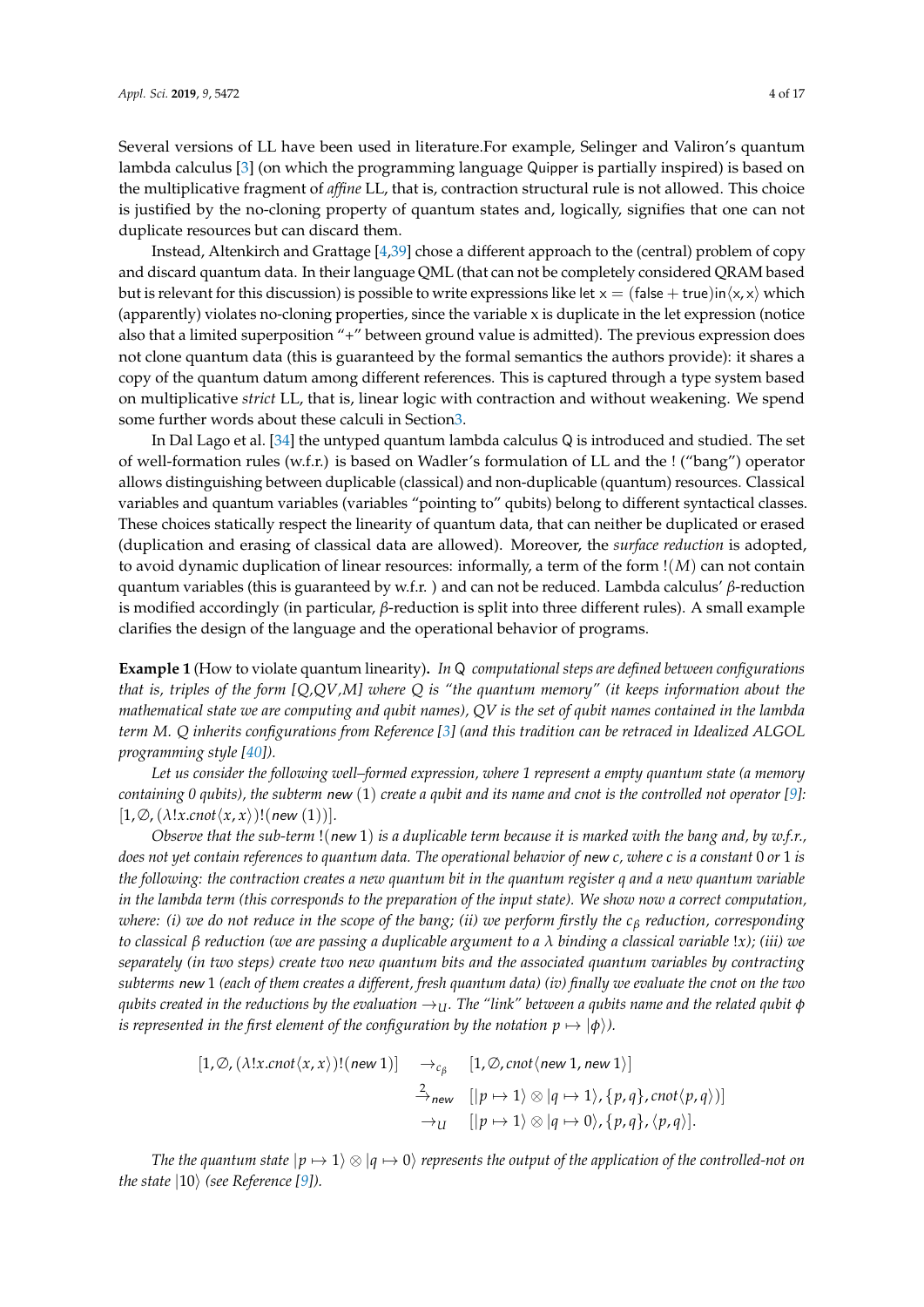*However, if we reduce under the scope of the bang (namely reducing the subterm* new (1) *before executing the cβ–reduction and then create a single quantum variable), we would obtain the following computation:*

> $[1, \emptyset, (\lambda!x \cdot \text{const} \langle x, x \rangle)!(\text{new 1})] \rightarrow_{\text{new }} [[p \mapsto 1\rangle, \{p\}, (\lambda!x \cdot \text{const} \langle x, x \rangle)! (p)]$  $\rightarrow_{q_{\beta}}$  [|p  $\mapsto$  1 $\rangle$ , {p}, cnot $\langle p, p \rangle$ ].

*Notice that we have duplicated the quantum variable p, creating a* double reference *to the same qubit. As a consequence, we could apply a binary unitary transform (cnot) to a single qubit (the one referenced by p), which is not compatible with the basic principles of quantum computing.*

The use of Linear Logic is not the only way to control the linearity of quantum data. In the last years, different solutions partially or completely based on *dependent types* have been useful in the definition of safe quantum languages. See Sectio[n3](#page-4-0) and References [\[20,](#page-14-13)[41\]](#page-15-15).

## <span id="page-4-0"></span>**3. Quantum Programming Languages**

In recent years, we have seen an increase in quantum software platforms. Mainstream industries, such as IBM and Microsoft, invested a huge amount of resources both in software development and in the technological advance.

The world of quantum programming can claim two decades of interesting research and is growing day-by-day. In this section, we only focus on a fragment of this world and remand to the literature for a complete overview. Quantum languages can be divided into three classes: practical-minded tools for generating quantum circuit description; quantum languages with a limited (or still underdeveloped) theoretical account; theoretically attractive languages with a focus on semantics and denotational models.

To the first category belongs **Forest**, the quantum software platform developed by Rigetti and **Qiskit** (**Quantum Information Software Kit**), an opensource platform developed by IBM for the 20-qubits quantum computer *IBM Q Experience*. **Forest** includes an opensource quantum language called PyQuil embedded in Pyton and offers to the user both a small online real quantum architecture named Quantum Processing Unit (QPU) that support computations up to 8 qubits and a remote Quantum Virtual Machine (QVM) for simulation up to 30 qubits. **Qiskit** native language is OpenQASM, a low-level quantum assembly language that provides instruction to the actual quantum devices, similarly to PyQuil. IBM provides local and cloud-based quantum simulators (up to 25 qubits). For a complete account and comparison of open-source quantum programming platforms, see Reference [\[1\]](#page-14-0).

The second category hosts languages such as Quipper by Selinger, Valiron et al. [\[42\]](#page-15-16) and the **Quantum developers KIT**, based on the language Q# by Microsoft. Quipper represents one of the more advanced academic reality in the landscape of quantum languages. Quipper represents one of the more advanced academic reality in the landscape of quantum languages. Quipper is embedded (an embedded language provide a "quantum core" sophistically interfaced with a host "classical" language) in Haskell and is based on the QRAM model, successively rephrased in terms of *quantum co-processors* in Reference [\[23\]](#page-15-0). Quipper is higher-order, scalable, permits to easily write programs using ancillae qubits [\[9\]](#page-14-3), allows to compile classical programs into quantum circuits and simulate in Haskell quantum computations. Moreover, the language pursues the goal to optimize the number of resources needed for computations. Also to this end, in Quipper a neat separation between compile-time inputs (called *parameters*) and run-time inputs (sometimes called *states*) is explicit. Quipper does not have a dedicated type system and so lacks both linear and dependent types (see Section [2.3\)](#page-2-1) and does not support a denotational semantics. For this reason, in the present survey, we will focus only on a class of Quipper sub-languages called Proto − Quipper.

Q#, recently introduced by Microsoft, is a stand-alone (i.e., non-embedded) domain-specific programming language used for expressing quantum algorithms. It allows us to write sub-programs that execute on an adjunct quantum processor under the control of a classical host program (in this sense, Q# is a QRAM based language) and also includes a resource estimator. Literature about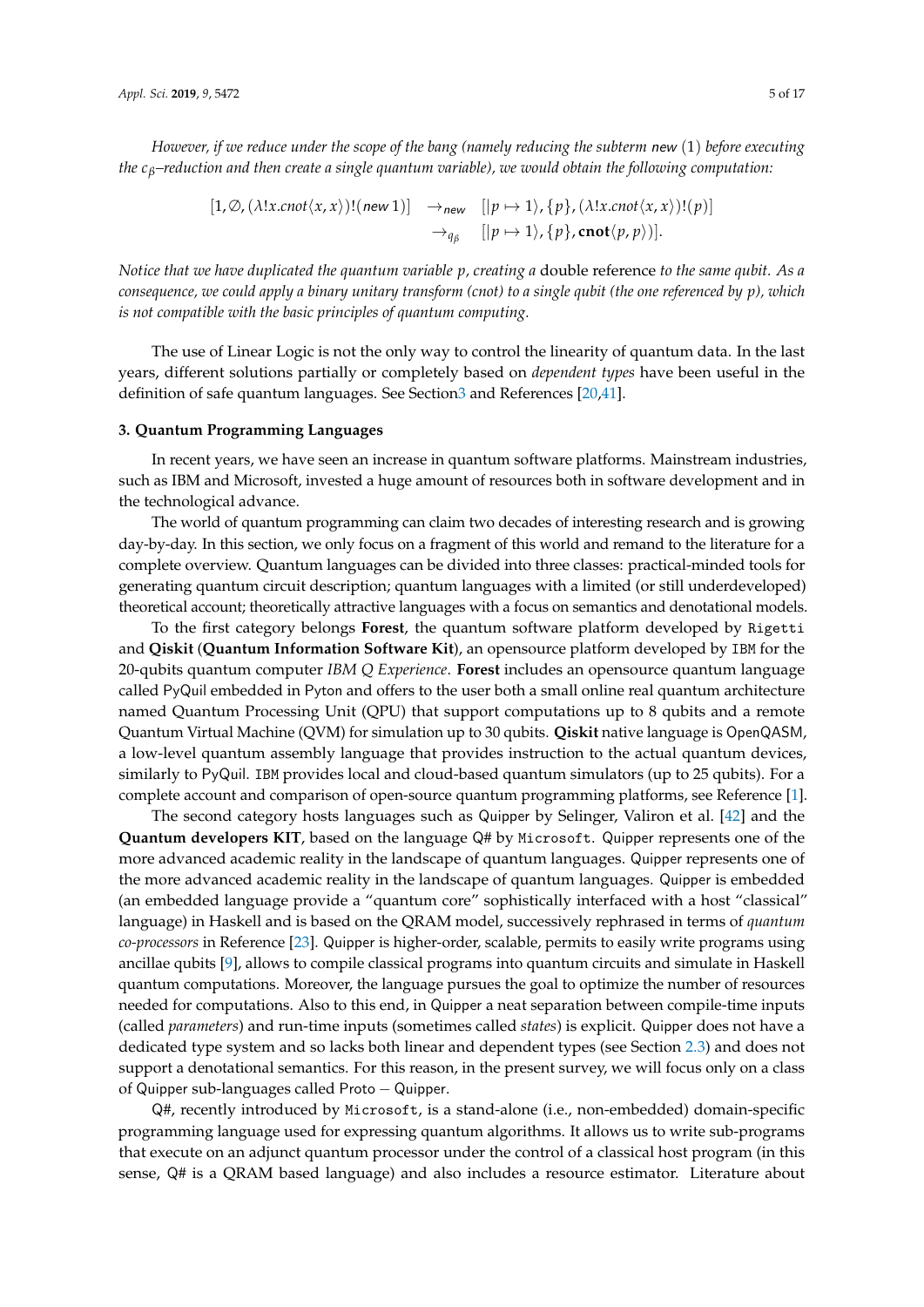theoretical properties of Q# is still missing. Despite some feature such as the use of polymorphic types being very interesting, in this paper we do not go deeper in the discussion and remand to the on-line documentation [\[25\]](#page-15-2).

The third category is the one we focus on in Section [4.](#page-5-0)

## <span id="page-5-0"></span>**4. Foundational Quantum Programming Languages**

In this section, we discuss some quantum languages called here "foundational" since they have been deeply studied from a theoretical viewpoint. In particular, as previously said, we focus on some QRAM based functional calculi, reserving Section [4.6](#page-12-0) to provide references to other (interesting or historically important) languages we do not address here.

#### *4.1. Quantum Lambda Calculi*

In Reference [\[16\]](#page-14-9), Selinger rigorously defined a first-order quantum functional language. This paper represents a milestone for a part of the calculi developed in the following years and definitively founds the QRAM-based programming model, where only data (qubits) are superposed and where programs live in a standard classical world. Subsequently the author, in joint work with Valiron [\[3\]](#page-14-8), defined a quantum *λ*-calculus with classical control, here dubbed *λsv*, that we have briefly discussed in Section [2.3.](#page-2-1)

The main goal of Selinger and Valiron's work is to give the basis of a *typed* quantum functional language, based on a call-by-value *λ*–calculus enriched with constants for unitary transformations and an explicit measurement operator which allows the program to observe the value of one qubit.

Reductions are defined between *program states*, whose definition is similar to the one of configuration (Section [2.3\)](#page-2-1). Because of the presence of measurement, the authors provide an operational semantics based on a probabilistic call-by-value evaluation. The type system of  $\lambda_{sv}$  is based on linear logic (linearity is extended to higher types), by distinguishing between duplicable and non-duplicable resources. The type system of *λsv* is based on linear logic (linearity is extended to higher types), by distinguishing between duplicable and non-duplicable resources.

Selinger and Valiron's type syntax is the following:  $A, B ::= \alpha |X|!A|A \rightarrow B|\top|A \otimes B$  where  $\alpha$ ranges over a set of type constants, *X* ranges over a countable set of type variables,  $\rightarrow$  represents the linear implication and  $\top$  is the linear unit type.

As previously said the authors restrict the system to be *affine*, that is, *contraction structural rule is not allowed*. The type system avoids run-time errors and is also equipped with subtyping rules, which provide a more refined control of the resources.  $\lambda_{\rm sp}$  enjoys some good properties such as subject reduction and progress and a strong notion of *safety*. The authors also define a new interesting quantum type inference algorithm, based on the idea that a linear (quantum) type can be viewed as a decoration of an intuitionistic one.

An example of  $\lambda_{sp}$  well-typed term, encoding the EPR circuit is  $\lambda_{sp}$  as *EPR* =  $\lambda$ *x*.*CNOT* $\langle H(\text{nw}(0)), \text{nw}(0) \rangle$  and has type !( $\top \rightarrow (\text{qbit} \otimes \text{qbit})$ ) where  $\text{qbit}$  is the base type of qubits. The nw constant behaves like the new constant used in Section [2.3.](#page-2-1)

*λsv*'s reductions are performed in a call-by-value setting. This is a central characteristic since different strategies are not equivalent (see the original paper or Reference [\[8\]](#page-14-2)). Moreover, a mixed strategy can produce an hill-formed term.

In Reference [\[43\]](#page-15-17), the authors provide a categorical semantics for  $\lambda_{sv}$ . For some recent investigations on semantic models, see Reference [\[44\]](#page-15-18). See also Reference [\[45\]](#page-16-0), where the authors define a particle-style geometry of interaction [\[46\]](#page-16-1) for *λsv*.

The pure quantum lambda calculus Q we employ in Example [1](#page-3-0) is morally an heir of *λsv*, despite the fact that it has been introduced for different scopes. In particular, the "quantum Turing completeness" (i.e., the equivalence with the Quantum Turing Machines) of Q has been proved, in joint with properties of the set of well forming rules (such as Subject Reduction) and a notion of *standardization*, that ideally aims to capture the separation between classical and quantum part of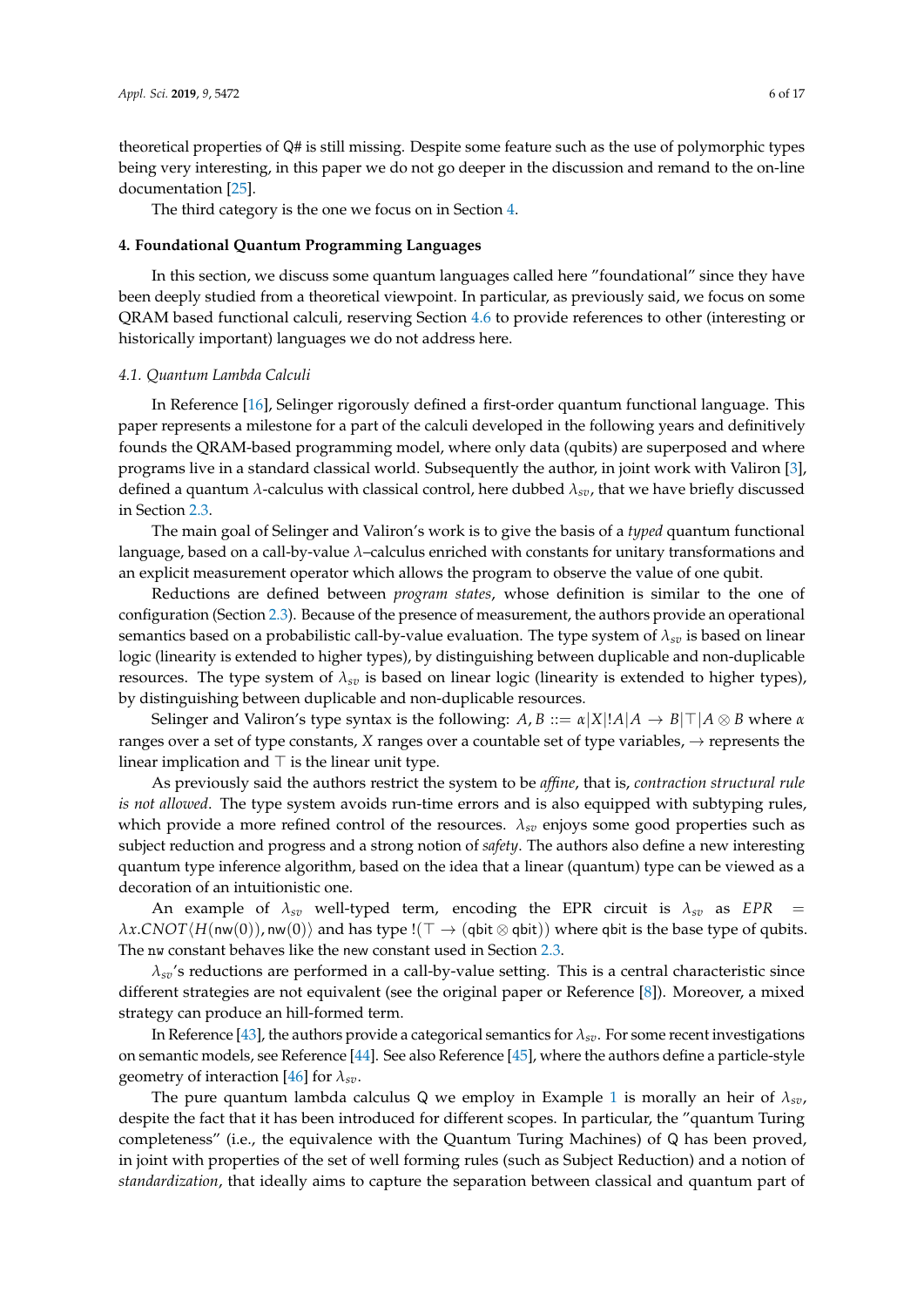the computation. Oversimplifying, Standardization Theorem says that a correct computation of a well-formed program always corresponds a computation where reduction steps are performed in the following order: first, one reduces classical redexes (this corresponds to the generation of the suitable quantum circuit among the entire infinite quantum circuit family according to the input dimension one provides); second, one reduces subterms of the shape **new**(*c*) (see Example [1\)](#page-3-0); finally, subterms of the shape  $U\langle q_1, \ldots, q_k \rangle$ ), where *U* is a constant representing a unitary operator and  $\langle q_1, \ldots, q_k \rangle$  is a pattern of quantum variable representing qubits in the quantum register (this corresponds to the evaluation of the circuit generated at stage 1 on the input prepared at stage 2). Different versions of this idea have been implicitly used in several following proposals, in particular for systems designed as quantum circuit generator languages. For the quantum lambda calculus Q two other sibling systems have been defined: SQ [\[35\]](#page-15-19), a sub-calculus of Q intrinsically quantum polytime (where *soft linear logic* is used as a basis for the w.f.r. set) and for Q∗ [\[36\]](#page-15-20) and extension of Q with a partial measurement operator. Differently from *λsv*, in *Q*∗ , no strategy is imposed and a form of confluence (based on a notion of probabilistic distributions of observable results) is proved. For a complete account about the "Q-Family", see Reference [\[8\]](#page-14-2).

An interesting development of Selinger and Valiron's quantum lambda calculus has been developed in Reference [\[37\]](#page-15-21), where the author propose a fully expressive lambda calculus ( $\lambda_{sv}$  does not allow to encode an entire infinite quantum circuit family) and provide a denotational semantics for higher-order programs based on Girard's quantitative semantics.

#### *4.2. QML and the QIO-Monad*

Another seminal contribution in the definition of quantum functional calculi is QML, the typed quantum language for finite quantum computations we briefly compared with  $\lambda_{sv}$  in Section [2.3.](#page-2-1) QML has been developed in References [\[4](#page-14-17)[,39](#page-15-13)[,47](#page-16-2)[,48\]](#page-16-3).

QML permits to encode quantum algorithms easily. More precisely, a single term can encode a quantum circuit, that is, captures an algorithm of type  $Q^k \to Q^k$ , where  $Q$  is the type of the qubits for a given  $k \in \mathbb{N}$ at. The syntax allows building expressions such as  $\alpha t$ , where  $\alpha$  is an amplitude and *t* is a term or expressions like  $t + u$  where the symbol "+" represents the superposition of terms. However, superposition is controlled by a restrictive notion of "orthogonality" between terms, defined employing a notion of inner product between judgments [\[4\]](#page-14-17). Intuitively, *t*⊥*u* holds when *t* and *u* are "distinguishable in some way" [\[39\]](#page-15-13): in other words, one can derive the judgement true⊥false from *t*⊥*u* by means of orthogonality rules. Orthogonality of judgments is automatically inferred by static analysis of QML's terms [\[48\]](#page-16-3).

Quantum superposition can be combined with the conditional construct. The syntax includes both the if then else and the quantum conditional if $^{\circ}$  then  $\,$  else ; the quantum conditional if $^{\circ}$  then  $\,$  else is allowed when the values in the branches are orthogonal. For example, the following term represents the encoding of the Hadamard gate in QML: had  $x = if^{\circ}x$  then  $\left(\frac{1}{\sqrt{2}}\right)$  $\frac{1}{2}$ false +  $(-\frac{1}{\sqrt{2}})$  $(\frac{1}{2})$ true) else ( $\frac{1}{\sqrt{2}}$  $\frac{1}{2}$ false  $+$ √ 1 2 true). The denotational semantics of QML has been defined in terms of *superoperators*.

Starting from QML and as a step toward higher-order quantum programming, Altenkirch et.al successively introduced the Quantum IO-monad [\[44\]](#page-15-18). The QIO-monad is a functional interface to quantum programming, implemented as a Haskell library and provides a constructive semantics for quantum programming. The main idea to Quantum IO- monad is to split reversible (i.e., unitary, purely quantum) and irreversible (i.e., probabilistic) computations and provides a reversible let operation, supports the use of ancillas (i.e., auxiliary qubits). Various central quantum procedures (e.g., the complete implementation of Shor's algorithm) are implemented.

As pointed out in Reference [\[19\]](#page-14-12), the QIO-monad represents the early step towards embedding quantum computation inside a functional host language, the key idea behind languages as Quipper and *Q*WIRE. See also Green's Ph.D. thesis, where the author embedded the Quantum IO-Monad inside Agda, a dependently-typed programming language, showing the usefulness of dependent types in the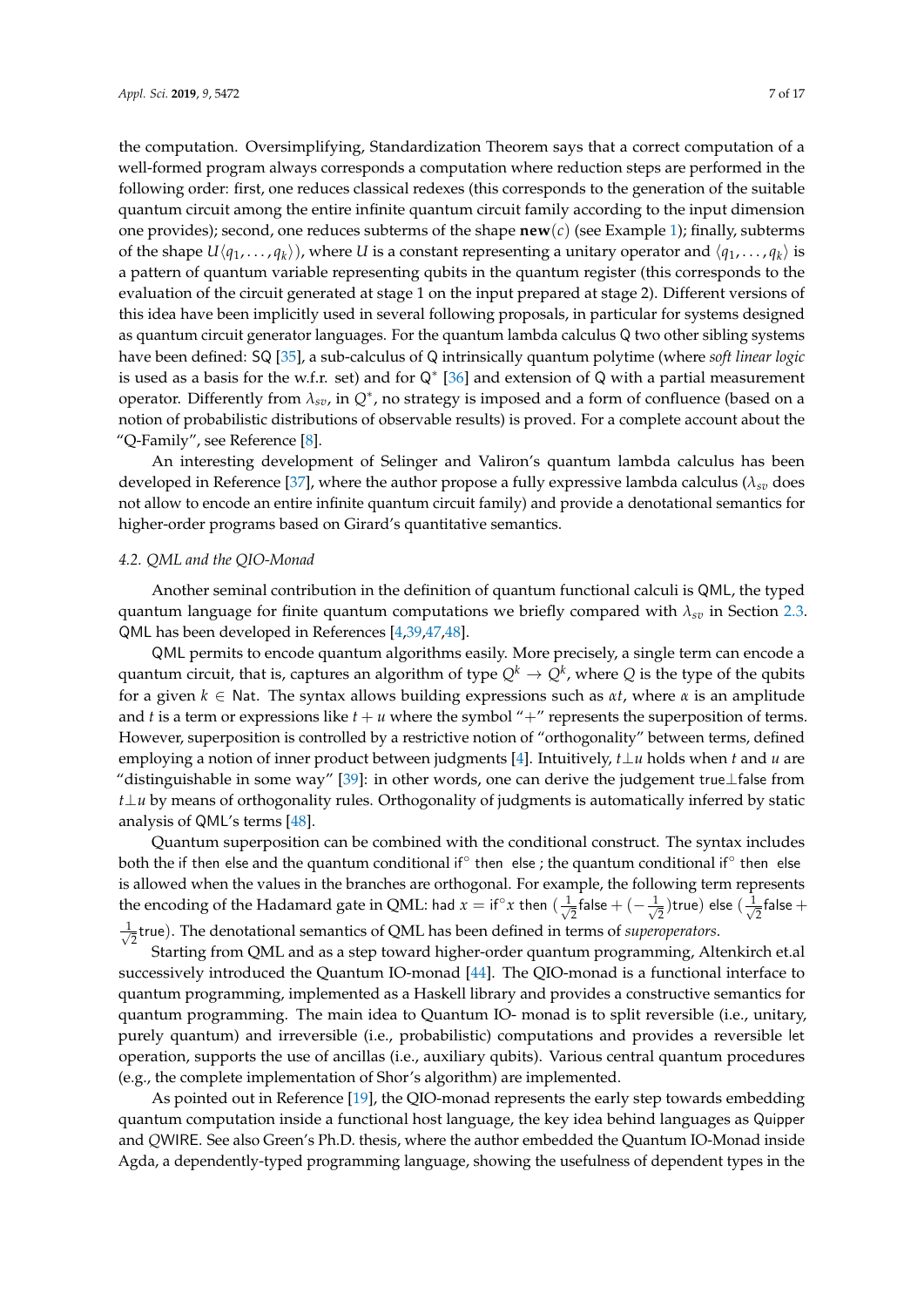setting of quantum languages. Dependent types prevent some instances of qubit cloning and represent an important tool to address quantum data linearity (see the language *Q*WIRE and qPCF below).

#### *4.3.* Proto − Quipper

Ross defines the first version of Proto − Quipper in Reference [\[49\]](#page-16-4) (see also Section [2.3,](#page-2-1) where we spend some word about its LL-based type system). Proto – Quipper has been introduced as a "bridge" between quantum lambda calculi Quipper, to isolate a well-typed and safe core of the practical language. The syntax and the type system of Ross' Proto − Quipper are inspired to *λsv*, with some important additions. A central feature is a boxing-unboxing mechanism for quantum circuits. Informally, the *box* function turns a function describing a linear operation into a circuit regarded as a classical data (a dual function *unbox* performs the reverse operation). A boxed circuit can be used multiple times as a part of a larger circuit. This avoids useless circuit duplication and has a positive impact on resource consumptions. Moreover, the syntax is extended with constant terms to capture useful circuit-level operations, like reversing.

Linear types are extended with a specific type *Circ*(*T*,*U*) (where *T* and *U* represents the input-output set of wires) of circuits. Proto − Quipper is type-safe (Subject Reduction and Progress Theorems hold) and allows a notion of subtyping similar to the one defined for  $\lambda_{sv}$ . The operational semantics of Proto − Quipper is defined between configurations, as in *λsv* and Q. Proto − Quipper can be considered a quantum circuit description language, as *Q*WIRE, qPCF and IQu we describe in the following Sections. Differently from *Q*WIRE, qPCF and IQu, Proto − Quipper is not Turing complete but expressive enough to be an interesting formal core of Quipper. Another version of Proto − Quipper called Proto − Quipper-M has been introduced by Selinger and Rios in Reference [\[30\]](#page-15-7). Proto − Quipper-M mainly focuses on denotational models (an aspect we did not address in this paper), so we remand to the original paper.

Proto − Quipper has been also investigated in Reference [\[50\]](#page-16-5), where Mahmoud and Felty formalize the semantics of the language by encoding the typing and evaluation rules in linear description logic, to reason about the linear type system of the "father" language Quipper.

For a further insight on Proto − Quipper-like languages denotation see also the Combined Linear/Non Linear calculus (CLNL) by Lindenhovious et al. [\[51\]](#page-16-6), a version of Benton's LNL calculus enriched with string diagrams, a tool that has found applications across a range of areas in computer science and in particular in quantum circuit description languages. LNL calculus also inspired the language *Q*WIRE we introduce in the following section and the denotational model for a language similar to *Q*WIRE based on enriched categories proposed by Staton and Renella in Reference [\[52\]](#page-16-7).

## *4.4. Q*WIRE

*Q*WIRE (*"choir"*) [\[19,](#page-14-12)[21,](#page-14-14)[24,](#page-15-1)[53\]](#page-16-8) is a powerful and flexible language for writing *verifired* quantum programs. As Quipper, *Q*WIRE is based on the QRAM. The "quantum core" (called *circuit language*) of *Q*WIRE can be treated as a "quantum plugin" for a host classical language. In its current version it is embedded in COQ proof assistant [\[19,](#page-14-12)[24\]](#page-15-1) and is a verified circuit generation language. This is reflected by the type system, inspired to Benton's LNL Logic that partitions the exponential data into a purely linear fragment and a purely non-linear fragment connected via a categorical adjunction (notice that this fully reflects also the QRAM structure). This choice also makes the "quantum core" strongly independent from the host language. The type system of the circuit language essentially controls the well formation of expressions concerning *wires*, that is, the circuit's inputs/outputs. The type system of the host language also controls the boxing mechanism (similarly to Quipper, a circuit can be "boxed" and then promoted as a classical resource/code). *Q*WIRE supports *dinamic lifting*, that allows the quantum computer to initialize a residual computation in a continuation-passing style. Dynamic lifting is an integral part of many quantum algorithms, including quantum error correction but it is also inefficient because the quantum computer must remain suspended (and must continuously undergo error correction to prevent degradation), waiting for the remainder of the circuit to be computed.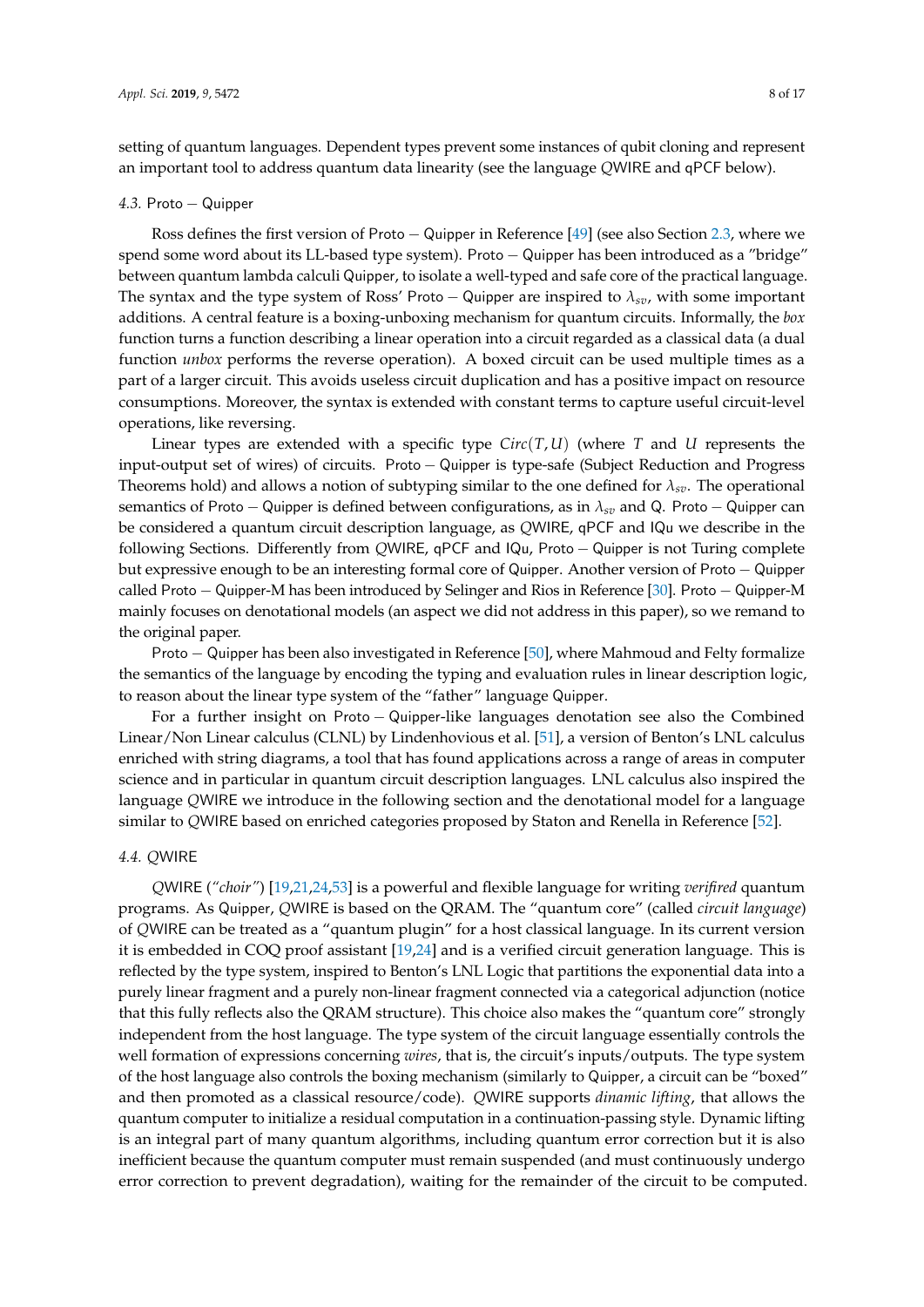For this reason, *Q*WIRE also supports *static* lifting, which models the fact that there is no residual quantum state left on the quantum computer after a run and can be used when dynamic lifting is no essential (as in the quantum teleportation encoding).

Differently from Quipper, *Q*WIRE is type-safe and supports both linear and dependent types. A strong type system guarantees the safety of generated circuits. In some sense, *Q*WIRE design inherit and develop the better of the two perspectives we often pointed out in this paper: on the one hand good properties of quantum lambda calculi/paradigmatic languages are preserved; on the other hand, as Quipper it is designed for realistic computations.

*Q*WIRE is an ongoing project and nowadays the main effort is devoted to efficiency, formal verification and optimization of quantum programs, a research area still underdeveloped. See Reference [\[19\]](#page-14-12) for a complete account about the use of lifting operations and several techniques (safe semantics, automatic type-checking, circuit denotation. . . ) designed for *Q*WIRE.

## *4.5.* qPCF *and* IQu

In this section we describe two (stand-alone) functional languages called qPCF and IQu respectively. See References [\[20](#page-14-13)[,41\]](#page-15-15) for the complete study of qPCF and see Reference [\[22\]](#page-14-15) for the current version of IQu. Both qPCF and IQu follow the QRAM-based approach, support the direct manipulation of quantum circuits and enjoy properties such as *Preservation* and *Progress* Theorems. W.r.t. our previous proposals [\[8\]](#page-14-2), strongly oriented to the characterization of quantum computable functions, qPCF IQu are programming oriented calculi. They have been designed to make quantum programming as easier as possible also for a programmer with low/medium skills in quantum computing theory. This scope is eased by the gate based subtended model of computation, that allows representing the quantum part of the program (the one offloaded to the quantum coprocessor in the QRAM architecture) as a quantum circuit. Both qPCF and IQu can be foundational for concrete languages. In particular, as a medium time goal, we are proceeding with the implementation of the ALGOL-like language IQu.

## 4.5.1. qPCF

The language qPCF is based on a version of the QRAM model where measurements are all performed at the end of the computation. qPCF is a simple extension of Plotkin's PCF: essentially, it extends PCF with a new kind of classical data, quantum circuits, that can be, thanks to the type system, treated as classical objects (i.e., freely duplicated). In qPCF linear logic-based typing has been completely avoided, in favor of the use of a simple version of *dependency*, that permits to soundly encode quantum circuits families directly controlling arities of subcircuits, avoiding illegal erasing or duplication of wires.  $q$ PCF types includes: the types of quantum circuits circ $(E)$  (where  $E$  that morally represents a circuit dimension), the type of *indexes* (i.e., strongly normalizing expressions) Idx and the (standard) quantification over types Π*x*.*τ*.

The syntax of qPCF allows us to easily manipulate circuits through operations such as sequentialization and parallelization of an arbitrary number of sub-circuits. For example, consider the program  $M_{seq} = \lambda u^{circ(k)} \cdot \lambda x^{Nat} \cdot YWux : circ(k) \rightarrow Nat \rightarrow circ(k) : \sigma \rightarrow \sigma$  where *Y* is the recursion operation,  $W = \lambda w^{\sigma}.\lambda u^{\text{circ}(\underline{k})}.\lambda y^{\text{Nat}}.$  if y (u)  $($ s (u) (w u (pred y))) and  $\sigma = \text{circ}(\underline{k}) \rightarrow \text{Nat} \rightarrow \text{circ}(\underline{k})$ . Given a term representing a circuit (of ariety  $\underline{k}$ ) C : circ( $\underline{k}$ ), it is easy to observe that  $M_{seq}$  applied to C and n concatenates  $n + 1$  copies of C.

The parallel composition of quantum circuit can be achieved by using the operator iter (that has type  $\Pi$ x<sup>ldx</sup>. circ(E<sub>0</sub>)  $\rightarrow$  circ(E<sub>1</sub>)  $\rightarrow$  circ(E<sub>0</sub> + ((1 + E<sub>1</sub>) \* x))).

Consider the program  $M_{par} = \lambda x^{ldx}.\lambda u^{circ(k)}\lambda w^{circ(l)}$  iter  $x \, u \, w$  :  $\Pi x^{ldx}.\text{circ(l)} \rightarrow \text{circ(l)} \rightarrow$ circ(k + (x \* (h + 1))). When applied to a numeral n and two unitary gates  $U_1$  : circ(k) and  $U_2$  : circ(h),  $M<sub>par</sub>$  generates a circuit built upon a copy of gate U<sub>1</sub> in parallel with *n* copies of gate U<sub>2</sub>. Notice that the term is driven by an argument of type Idx, to ensure that iteration is strong normalizing and, consequently, that the arity of the generated circuit is always a numeral.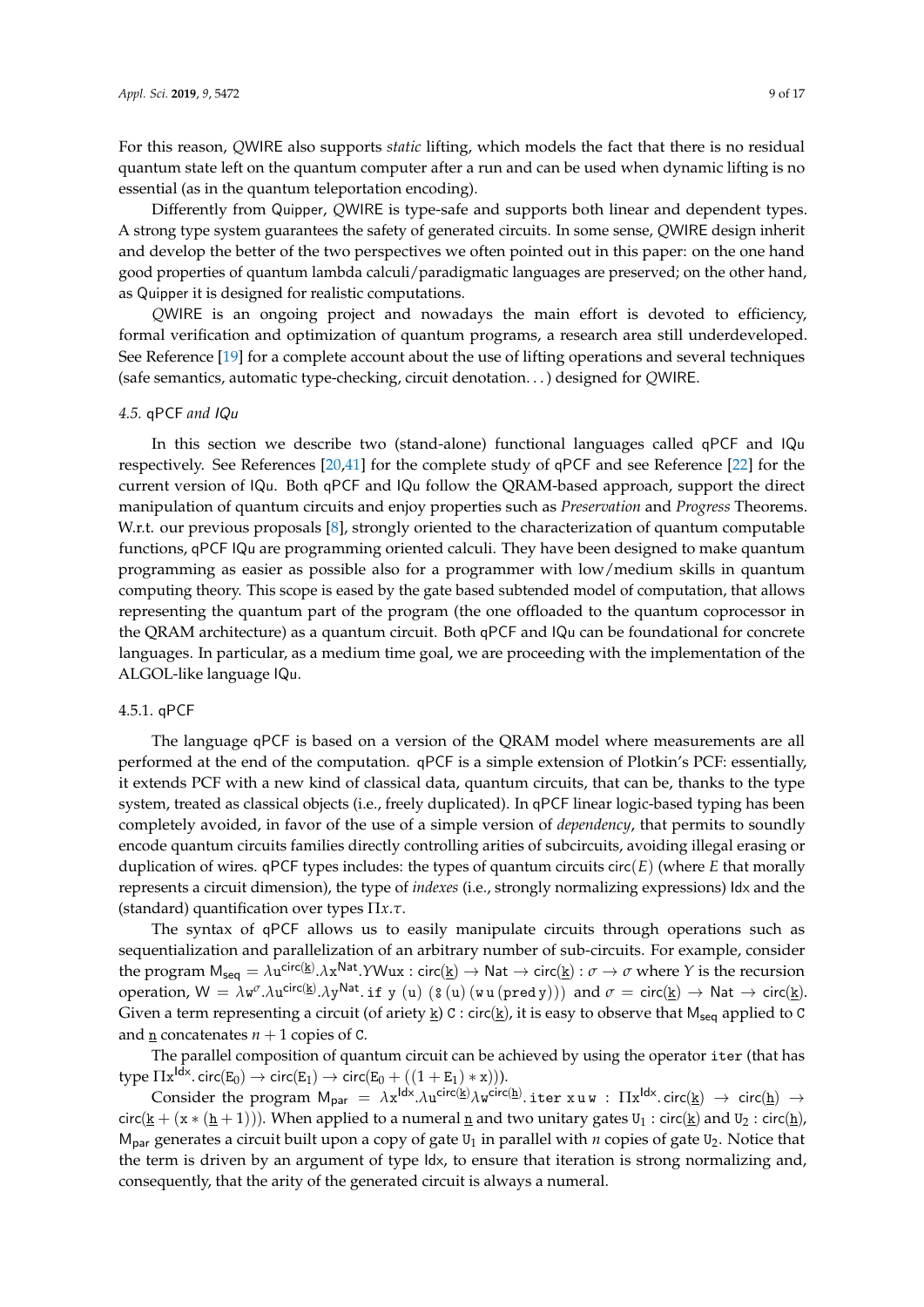qPCF makes especially convenient the programming of quantum algorithms in *deferred form*, where measurements are all postponed at the end of the computation. qPCF quantum states are not stored. This is possible since the interaction with the quantum co-processor is neatly decoupled using the operator dmeas. It offloads a quantum circuit to a co-processor for the evaluation which is immediately followed by a (von Neumann) Total Measurement. This means that partial measures are forbidden. Thanks to the deferred measurement principle [\[9\]](#page-14-3), this restriction does not represent a theoretical limitation. Nevertheless, general measurement is an useful programming tool and we model it in the language IQu described in Section [4.5.2.](#page-9-1)

## <span id="page-9-1"></span>4.5.2. IQu

IQu (read "Haiku" as the Japanese poetic form) extends Reynold's Idealized Algol, the core of Algol-like languages [\[40\]](#page-15-14). Idealized Algol combines the fundamental features of procedural languages, that is, local stores and assignments, with a fully-fledged higher-order procedure mechanism which, in its turn, conservatively includes PCF. We exploited Idealized Algol features to provide a (as much as possible) minimal extension to capture higher-order circuit generation.

In IQu enjoys a simple type theory: classical types (for natural numbers, command and classical variables) are extended with two new types.

The first one, cırc, is the type of quantum circuits. Quantum circuits are classical data, so their type allows to operate on them without any special care. In IQu all circuits/gates U<sup>k</sup> , of any dimension *k*, are typed with the unique circuit type cırc. The second one, qVar, types quantum variables (representing quantum content of registers). Since the manipulation of quantum registers requires care, we adapt Idealized Algol's original de-reference mechanism to access the content of classical and quantum variables. Registers can not be duplicated but we can access their classical content via suitable methods and, if interested in that, we can duplicate that content. On the other and, the type of "quantum variables" prevents to read quantum states but allows to measure them.

This reference mechanism allows modeling the no-cloning property of quantum data therefore in IQu we use neither dependent types or linear typer for describing quantum circuits, to keep it as simple as possible.

As for qPCF, basic circuit manipulations (concatenation and parallelization) are easy encodable thanks to recursion and ad hoc operators denoted as  $\alpha$  and  $\beta$  respectively.

Evaluation in IQu, as in Idealized ALGOL, and in quantum languages such as References [\[3,](#page-14-8)[8\]](#page-14-2), is defined between pairs (*s*, *M*), where *s* is a store, that is, a function that links quantum and classical variables to classical data and quantum registers respectively and *M* is a term. We possibly represent quantum stores as pairs  $\{r, |\phi\rangle\}$ , where *r* is the name of the register and  $|\phi\rangle$  is the related quantum state. A fresh quantum register of an arbitrary dimension *k* can be easily created and bound in a program *M* by means of the command qnew<sup>N</sup> x in *M*, where N is expected to reduce to k.

The function *r*size returns the arity of a quantum register. The expression  $x \leq N$  evaluates the application of the circuit N to the quantum state stored in x, then it stores the resulting state in x.

Finally, meas<sup>N</sup> x measures N qubits of a quantum state which x stores (and, update such state, in accordance with the quantum measurement rules).

Formally, IQu does not extend qPCF. However, such an extension is possible, thus we state that IQu extends qPCF with classical and quantum stores. Moreover, since IQu supports general measurement, the programmer does not necessarily encode algorithms in deferred form as, for qPCF.

## <span id="page-9-0"></span>4.5.3. Programming Quantum Algorithms: Three Higher-Order Examples

In this section, we use qPCF and IQu to provide three higher-order examples of quantum circuit family encodings. The examples are parametric, whereas the majority of the examples proposed in the literature are linear: this means that a term (the program) represents an entire (infinite) quantum circuit family. When fed with the input dimension, the evaluation of the program morally first yields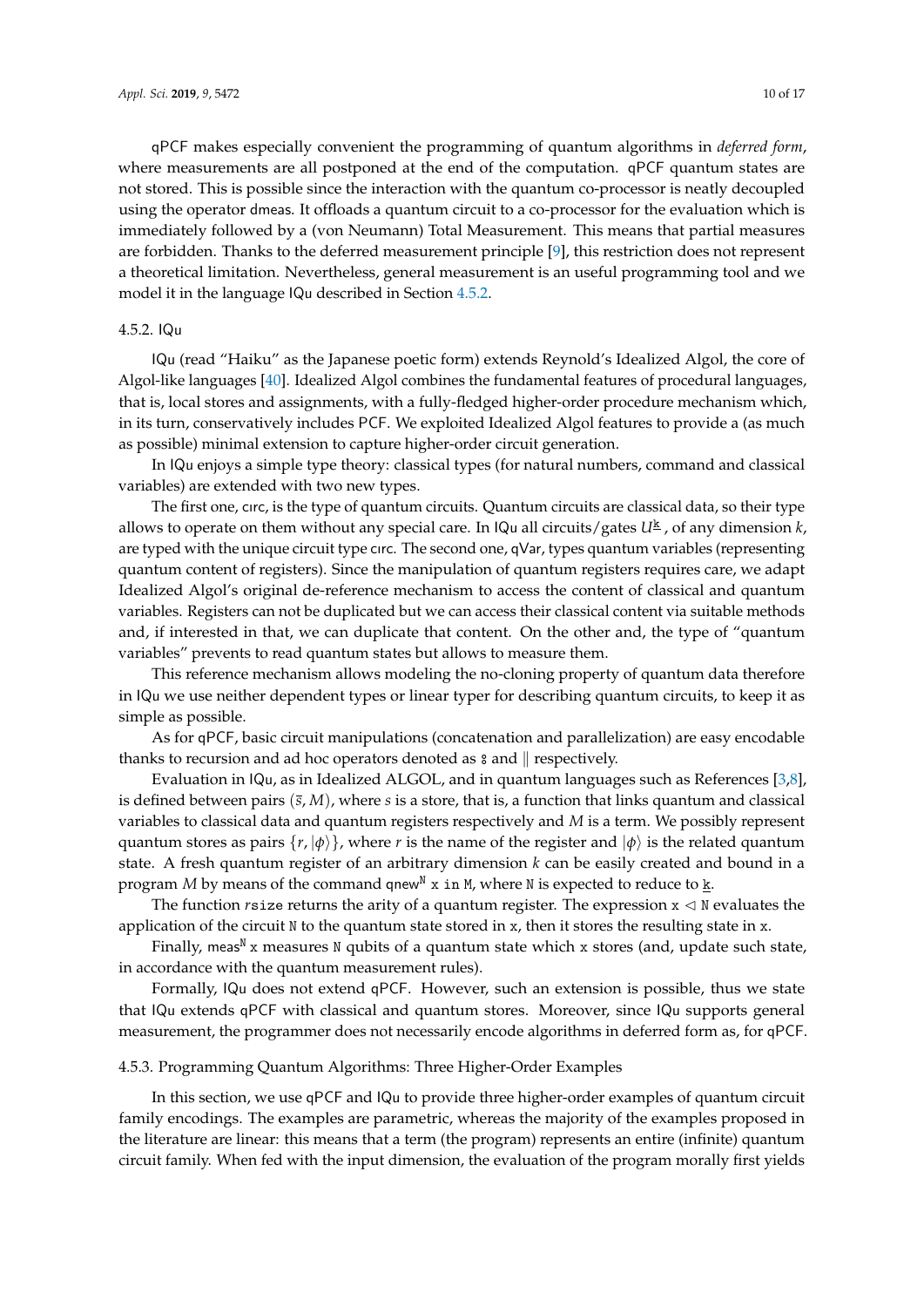the description of the circuit of the right size among the whole family and then returns to the user the evaluation of the circuit on the quantum state provided as the input of the computation.

We show the encodings of the well-known Deutsch-Jozsa and Simon's algorithms. We implement the circuit representing the Deutsch-Jozsa procedure in qPCF and IQu, to see at work the main peculiarities of the languages and the different solutions we chose in the definition of the syntax,  $\,$ the type and the reduction systems. Finally, we propose the encoding of the circuit family implementing Simon's quantum subroutine in IQu, exploiting its partial measurement operator and the quantum store.

<span id="page-10-0"></span>Example [2](#page-10-0) (Deutsch-Jozsa Circuit in qPCF). Figure 2 represents, up to the last phase (measurement of the output state), the circuit implementing the well-known Deutsch-Josza algorithm (the generalization of the Deutsch's algorithm) [\[9\]](#page-14-3), that considers a function  $f: \{0,1\}^n \to \{0,1\}$  which acts on many input bits:



Figure 2. Circuit representation of Deutsch-Jozsa algorithm.

Given a classical input state of the form  $|0\ldots01\rangle$ , the circuit returns a state that, once measured, reveals <sup>H</sup> <sup>|</sup>a⟩ <sup>=</sup> <sup>1</sup> 1 (−1)<sup>a</sup> <sup>|</sup>1⟩, *in the first n* − 1 *bits if the function f is constant or balanced. If all n* − 1 *measurement results are 0, we can* √ 2 |0⟩ + √ 2 *conclude that the function is constant. Otherwise, if at least one of the measurement outcomes is 1, we conclude*  $w = c$  with write as  $w = c$ *that the function is balanced.*

*In* qPCF, unitary gates of arity  $k + 1$  are typed with the (dependent) type circ(<u>k</u>), where the dependency .<br>for strongly normalizing expressions that represent dimensions of operation on circuits, such as sequentialization *parameter*  $\underline{\textbf{i}}$  *in type* circ( $\underline{\textbf{i}}$ ) *is the numeral representation of the integer i. Moreover, the special type* Idx *is reserved* and parallelization. Sequential composition of two circuits  $C_1$  and  $C_2$  (of th same arity k) is denoted as  $C_1$   $\frac{1}{2}$   $C_2$ . *The* qPCF *term* iter *put in parallel an arbitrary number of quantum gates of arbitrary ariety: for example,* iter k*UV create a parallel composition of k copies of the gate V and a copy of the gate U.*

Let  ${\tt H}$  :  ${\sf circ}(\underline{0})$  and  ${\tt I}$  :  ${\sf circ}(\underline{0})$  be the (unary) Hadamard and Identity gates respectively. Suppose  ${\sf M}^{B_f}$  :  $circ(\underline{n})$  *is given for some n such that*  $M^{B_f} \Downarrow^{\alpha} U_f$  *where*  $U_f$  :  $circ(\underline{n})$  *is the qPCF-circuit that represents the the black-box function f having arity n* + 1 *and* ⇓ *α represents the evaluation labelled with its probability (in this case*,  $\alpha = 1$ *).* 

*The term λ*x Idx . iter xHH : Πx Idx . circ(x) *generates x* + 1 *parallel copies of Hadamard gates* H *and λ*x Idx . iter xIH : Πx Idx . circ(x) *concatenates in parallel x copies of Hadamard gates* H *and one copy of the identity gate* I*. Notice that we abstract on types by means of the standard abstraction* Π *of dependent types. Thus the parametric measurement-free Deutsch-Jozsa circuit can be defined as*

$$
DJ^{-} = \lambda x^{ldx}.\lambda y^{circ(x)}.((\text{iter xHH}) \text{ s y}) \text{ s}(\text{iter xIH}) : \sigma
$$

*where*  $\sigma = \Pi x^{ldx}$ . *circ*(x)  $\rightarrow$  *circ*(x).

*The last phase is performed by the operator* dMeas*, the* qPCF *function that takes as inputs the representation (as numeral) of a classical state and the description of a circuit, applies the circuit on the state and returns a possible, probabilistic results.* dMeas *is here suitably fed with the* **n**(0 . . . 0  $\sum_{n}$ 1) *and* DJ−nM *Bf . Notice that*

DJ−nM *<sup>B</sup><sup>f</sup> returns the Deutsch-Jozsa circuit of dimension n* + 1 *for the function f among the infinite family. The evaluation yields* <code>dMeas( $\mathbf{n}(0 \dots 0)$ </code>  $\sum_{n}$ **1**), DJ<sup> $-$ </sup>**<u>n</u></u>M<sup>***B***<sub>***f***</sub>)**  $\Downarrow$ **<sup>***α***</sup> <u><b>n**</u> *where* **<u>m</u></u>** *is the result (with probability**α* **= 1).**</sup>

*n*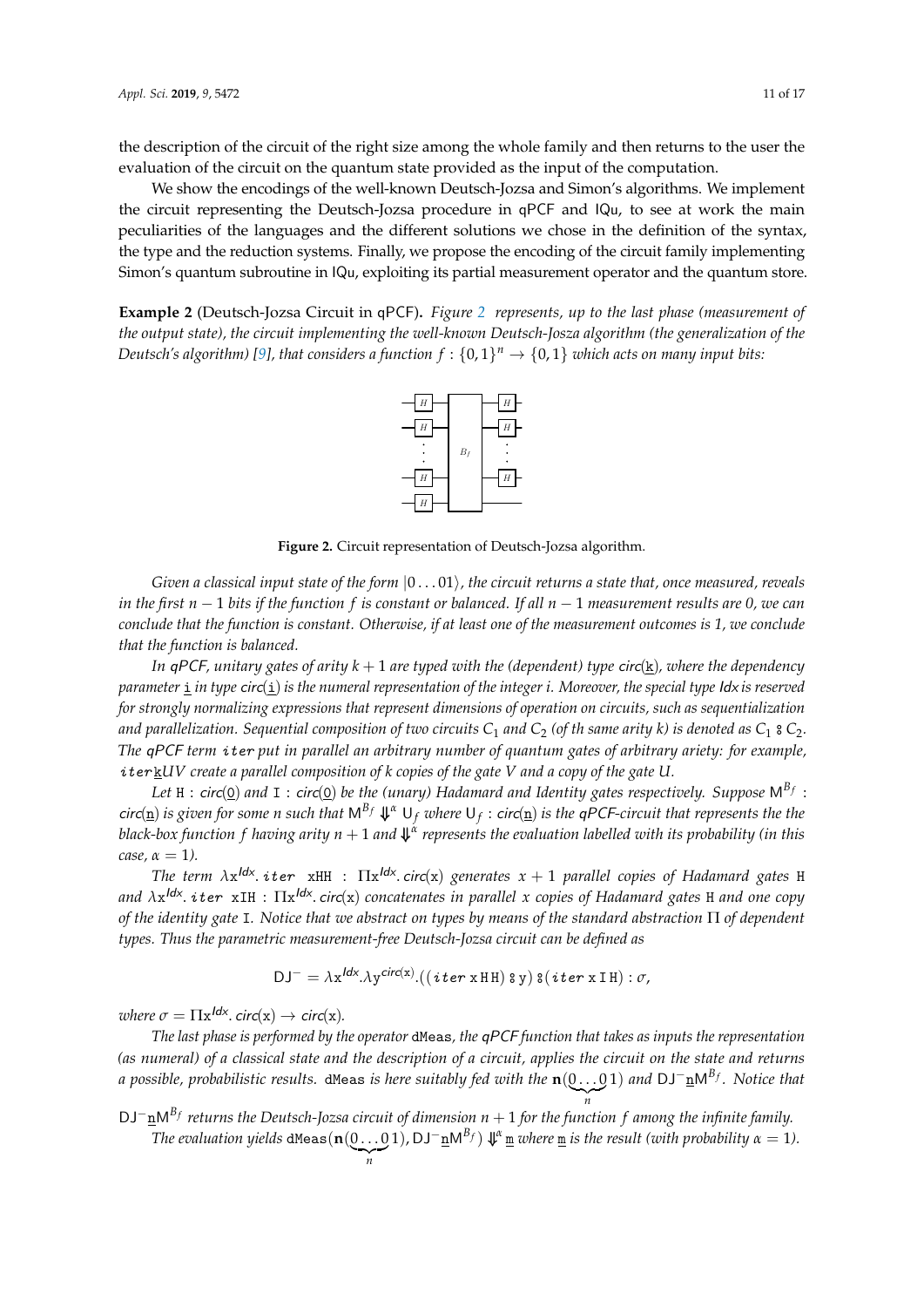*We can make the term parametric also w.r.t. the sub-circuit represented by* M *Bf . It suffices to replace*  $\underline{n}$  with the variable  $n^{ldx}$ , to replace the black-box with a variable  $b^{circ(n)}$  so that, the resulting term is typed  $\Pi$ n<sup>ldx</sup>.∏b<sup>circ(n)</sup>.Nat or more simply  $\Pi$ n<sup>ldx</sup>.circ(n) → Nat (where Nat is the usual type of integers).

**Example 3** (Deutsch-Jozsa Circuit in IQu)**.** *We show how an* IQu *term represents the infinite family of quantum programs that encode the Deutsch-Jozsa algorithm (Figure [2\)](#page-10-0), as we have just done with* qPCF*.*

Let  $H^{\perp}$ : circ *be the Hadamard gate and*  $Id^{\perp}$ : circ *be the Identity gate. Notice that we "decorate"* IQu *constants representing unitary operators with their arities and, as described in the previous section, all gates/circuits are typed with the ground type* circ*. We implement Deutsch-Jozsa in* IQu *by sequentially composing the terms* M1*,* x *and* M3*, where* x : circ *is expected to be substituted by the black-box circuit that implements the function f , while both* M<sup>1</sup> *and* M<sup>3</sup> *are defined in the coming lines.*

- *Let*  $M_{par}$  *be a term that applied to a circuit* C : circ *and to a numeral*  $\underline{n}$  *puts*  $n + 1$  *copies of* C *in*  $p$ arallel. It is defined as  $M_{par} = \lambda u^{circ} \lambda k^{Nat}$ .  $YW_1uk : circ(\rightarrow)$  Nat  $\rightarrow$  circ, *where*  $Y$  *is the recursion*  $\sigma$  *operator,* W<sub>1</sub> is the term  $\lambda w^{\sigma} \cdot \lambda u^{\text{circ}} \cdot \lambda k^{\text{Nat}}$ . if k (u) (u || (w u pred(k))) *whose type is*  $\sigma \to \sigma$  *with*  $\sigma$  = circ  $\rightarrow$  *Nat*  $\rightarrow$  circ.
- *The circuit* M<sup>1</sup> : circ *is obtained by feeding the term* M*par with two inputs: the (unary) Hadamard gate* H 1 *and the input dimension r*size (r) *where r is a co-processor register with suitable dimension. It should be* evident that it generates  $n+1$  parallel copies of the gate  ${\tt H\,^1}$ .
- *The circuit*  $M_3$ : circ *can be defined as*  $(M_{par}H^{\perp} \text{pred}(rsize(\mathbf{r}))) \parallel \text{Id}^{\perp}$ : circ, *that is, it is obtained by the parallel composition of the term* M*par fed by the gate* H 1 *and the dimension* pred(*r*size (r)) *(generating n parallel copies of the gate* H 1 *) and a single copy* Id<sup>1</sup> *of the identity gate.*

*Fixed an arbitrary n, the generalization of Deutsch-Jozsa is obtained by using the quantum variable binder* qnew<sup>n</sup>  $\bf{r}$  in *P* that makes the quantum variable  $\bf{r}$  available in *P*. The local variable declaration qnew<sup>n</sup>  $\bf{r}$  in *P creates a quantum register which is fully initialized to 0. Since the expected input state of Deutsch-Jozsa circuit* is  $[0...01\rangle$ , we define and use an initializing circuit  ${\sf M}_{\sf init}=( {\sf M}_{\it par}$ Id  $^{\sf \underline{1}}$   $({\sf pred}(rsize(r))))\parallel {\sf Not}$   $^{\sf \underline{1}}$  : circ  $\sum_{n}$ 

*that complements the last qubit, setting it to* 1 *(*pred *is the standard predecessor function of PCF and r*size (*r*) *extracts the size, that is, the numeber of quantum bits available in the register). Let* DJ<sup>+</sup> *be the circuit* Minit ⦂ M<sup>1</sup> ⦂ x ⦂ M3*. The (parametric)* IQu *encoding of the Deutsch-Jozsa algorithm can be defined as*  $λ$ x<sup>circ</sup>. qnew <sup>n+1</sup> r in ((r  $\lhd$  DJ<sup>+</sup>); meas<sup>n</sup> r). Given an input dimension n and an encoding of the function f *to evaluate, the program solves any instance of the Deutsch-Jozsa algorithm.*

Let  $\mathsf{M}_{B_f}$  be a black-box closed circuit implementing the function  $f$  that we want to check and let  $\mathsf{DJ}^\star$  be  $DJ^+[M_{B_f}/x]$  *namely the circuit obtained by the substitution of*  $M_{B_f}$  to x *in*  $DJ^+$ *. By means of the suitable*  $e$ valuation rule of IQu, we have  $\{({\tt r},[0\ldots0]\})\}$ ,  ${\tt r}\lhd {\sf DJ}^{\star}\Downarrow_1\{({\tt r},[\phi\rangle)\}$ , skip where  $|\phi\rangle$  is the computational  $\sum_{n}$ 

*n*<br>state after the evaluation of DJ\*. To measure the state  $|\phi\rangle$  we use the operational rule for the constructor meas<del>n</del> r to conclude  $\{\mathbf{r},\ket{\phi}\}$ , meas $^{\underline{n}}$   $\mathbf{r}$   $\Downarrow_1$   $\{\mathbf{r},\ket{\phi'}\}$ , <u>k</u>, where <u>k</u> is the (deterministic) output of the measurement and 1 is *the associated probability.*

**Example 4** (Simon's algorithm in IQu)**.** *Simon's quantum algorithm is an important precursor to Shor's algorithm for integer factorization. Simon's algorithm [\[54\]](#page-16-9) solves in quantum polynomial-time a classically hard problem [\[55\]](#page-16-10) which can be formulated as follows. Let be*  $f:\{0,1\}^n \to X$  *(X finite) a black-box function. Determine the string*  $\mathbf{s} = s_1 s_2 ... s_k$  *such that*  $f(x) = f(y)$  *if and only if*  $x = y$  *or*  $x = y \oplus \mathbf{s}$ *. Simon's algorithm requires an intermediate, partial measure of the quantum state. The measurement is embedded in a quantum subroutine that can be eventually iterated at most n times, where n is the input size. We here focus on the inherently quantum relevant fragment of Simon's algorithm [\[56\]](#page-16-11). The circuit in Figure [3](#page-12-1) implements the quantum subroutine of Simon's algorithm.*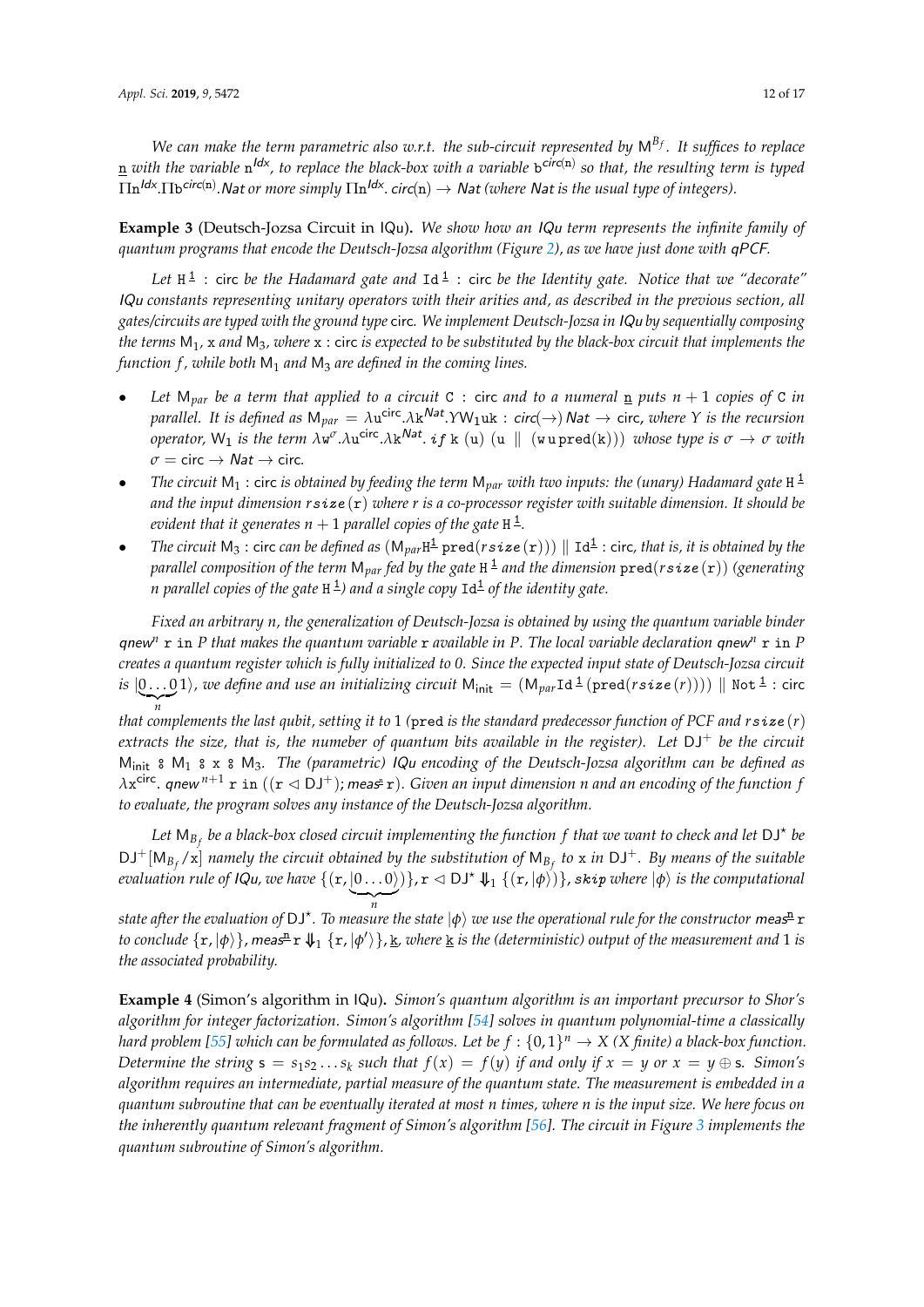<span id="page-12-1"></span>

**Figure 3.** Circuit representation of Simon's algorithm.

*The whole procedure can be easily encoded in* IQu*, thanks to the partial measurement operator and the possibility to store intermediate quantum states.*

*Simon's quantum subroutine sequentially composes*  $M_1$ , x and  $M_3$ , where x : circ *is expected to be*  $s$ ubstituted by the black-box circuit that implements the function  $f$  (denoted as  $B_f$  in the figure above).  $\mathsf{M}_1$  and  $M_3$  *are defined by letting*  $M_1 = M_3 = (M_{par}(H^{\perp})rsize(\mathbf{r})) \parallel (M_{par}(Id^{\perp})rsize(\mathbf{r}))$  : circ *where: (i)*  $M_{par}$ *is the term that sequentializes an arbitrary number of copy the same gate (easily definable by the Y operator), (ii)*  $\rm r$  is a quantum register; and, (iii)  $\rm H^{\pm}$  : cırc, Id  $^{\pm}$  : cırc are the unary Hadamard and Identity gates, respectively.

*Let* MSP <sup>+</sup> *be the circuit* M<sup>1</sup> ⦂ *x* ⦂ M<sup>3</sup> : cırc *. Let n be the arity of f we want to check. The program that implements Simon's subroutine can be encoded as λx<sup>cırc</sup>. qnew<sup>2∗n</sup> r in ((r < M<sub>SP</sub>+); measª r), where the abstracted variable x* : cırc *will be replaced by a suitable encoding of the black-box function that implements f .*

Let  $M_{B_f}$ : circ be the encoding of the circuit implementing  $f$  and let  $M_{SP}^{\star}$  be  $M_{SP}^+[M_{B_f}/x]$ , namely the *circuit obtained by the substitution of*  $\mathsf{M}_{B_f}$  *for*  $\mathbf x$  *in*  $\mathsf{M}_{\mathsf{SP}}{}^+$ *.* 

*The following evaluation respects the* IQu *semantics:*

$$
\{(r,|\underline{0...0})\}\}, r \lhd M_{\mathsf{SP}}^{\star} \Downarrow_1 \{(r,|\phi\rangle)\}, skip \quad ,
$$

*where*  $|\phi\rangle$  *is the state after the evaluation of the circuit M<sub>SP</sub>\*. We can measure the first <u>n</u> quantum bits as*  $f$ ollows:  $\{(\mathbf{r},|\phi\rangle)\}$ , meas $^{\underline{n}}$   $\mathbf{r}$   $\Downarrow$   $_{\alpha}$   $\{(\mathbf{r},|\phi'\rangle)\}$ ,  $\underline{\mathbf{k}}$ , where  $\phi'$  is one possible state after the partial measurement and *α is the related probability.*

*The classical output* **k** *can be used as feedback from the quantum co-processor by the classical program, in this way it can decide how to proceed in the computation. In particular, it can use the measurement as guard-condition in a loop that iterates the subroutine. So we can easily re-use the Simon-circuits above as many times as we want, by arbitrarily reducing the probability error.*

#### <span id="page-12-0"></span>*4.6. Other Quantum Calculi*

In literature, several imperative approach to quantum computation have been proposed. The Quantum Computation Language (QCL), designed and implemented by Omer [\[57\]](#page-16-12), is based on the syntax of C programming language. Its interpreter is implemented using a simulation library for executing quantum programs on a classical computer and it has been used as a code generator for classical machine controlling a quantum circuit. Along with QCL several other imperative quantum programming languages were proposed, see for example, References [\[58\]](#page-16-13) and [\[2\]](#page-14-1).

Starting from the seminal paper, Reference [\[59\]](#page-16-14), some *measurement based* calculi have been defined. In particular, the so-called *measurement calculus* [\[5\]](#page-14-18) has been developed as an efficient rewriting system for measurement-based quantum computation. In Reference [\[5\]](#page-14-18), the authors defined a calculus of local equations for 1-qubit one-way quantum computing. Roughly speaking, the idea is that a computation is built out of three basic commands, *entanglement*, *measurement* and *local correction*. The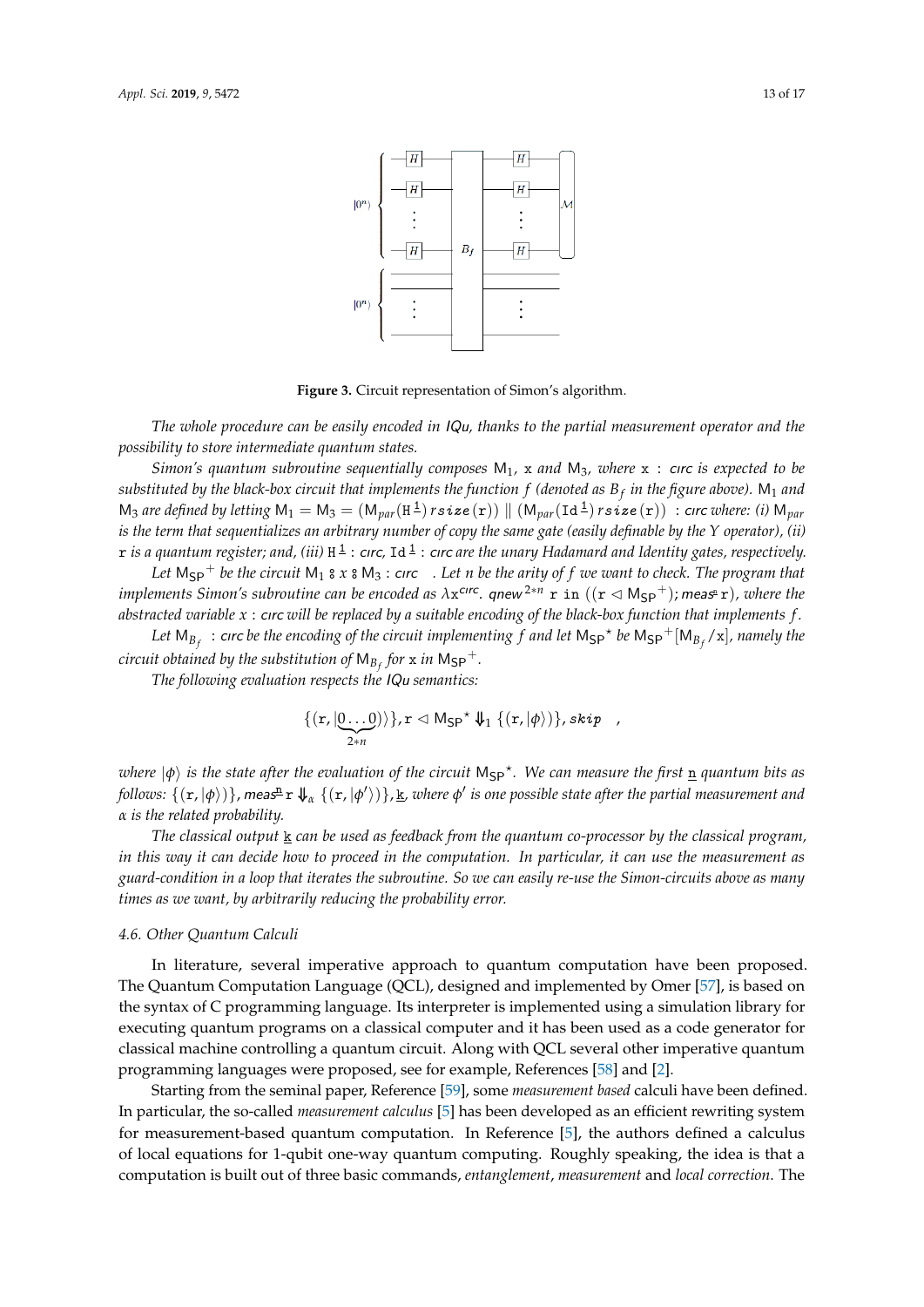authors define a suitable syntax for these primitives, which permits the description of patterns, that is, sequences of basic commands with qubits as input-output. By pattern composition, it is possible to implement quantum gates and quantum protocols. Moreover, a standardization theorem, which has some important consequences, is stated and proved.

## **5. Conclusions**

Quantum programming theory is a dynamic and vital research field. In the last twenty years, several languages have been introduced and implemented. Quantum lambda calculi provided the basis for quantum computability, establishing the equivalence with other computational models. Foundational languages helped in developing ad hoc type theories for the sound management of data according to quantum mechanics principles. More practical languages showed how to program simulated and real small devices, in the perspective of the availability of a universal, powerful quantum device.

Different design choices bring different benefits and weaknesses. The choice of the QRAM architectural model, which assumes a strong separation between data and control, allows to efficiently manage the restrictions due to programming with quantum data. Moreover, it seems to be the more realistic architecture for physical implementation. Concerning the design of the type system, in this paper, we met several solutions. Linear Logic (LL) perhaps remains the most natural option for quantum type systems, since LL modalities allow to syntactically distinguish between duplicable and non-duplicable resources and reduction strategies can easily preserve the no-cloning properties of quantum data. Nevertheless, different solutions such as the use of dependent types are emerging as valid alternatives. This holds both for "stand-alone" languages (such as qPCF) and for embedded languages, in which the quantum core is purely linear and neatly separated from the "host" part, as happens in *Q*WIRE and Quipper. This classification can be central to the scope of a language. On the one hand, a stand-alone calculus can represent a better solution if one is interested in theoretical studies since good properties (of the type system or the operational semantics) do not depend on the properties of the host language. On the other hand, an embedded language allows more direct control of quantum operations and is suitable for the implementation in automatic verification systems.

Concerning the denotational semantics of quantum languages, an argument we did not address in this paper, many fascinating theoretical results have been shown extending to the quantum setting different techniques and tools (as the Geometry of the Interaction or several categorical frameworks) and various challenging questions remain open [\[44](#page-15-18)[,45,](#page-16-0)[52,](#page-16-7)[60\]](#page-16-15).

We conclude that the theoretical results of the last decades and the current technological development seem to happily converge in the same direction. The advances of quantum technologists, that year-by-year provide more efficient architectures, also suggest how quantum computers have to be programmed. For example, the NISQ (Noisy Intermediate-Scale Quantum) technology, available shortly, is providing important steps toward bigger and fault-tolerant computers and could early become a concrete reference for realistic software design [\[61\]](#page-16-16). Thanks to this parallel effort, today we can design increasingly efficient languages and run quantum algorithms on both simulators and real prototypes [\[1\]](#page-14-0). At the same time, formal verification of quantum programs (e.g., based on logic [\[62,](#page-16-17)[63\]](#page-16-18) or on mechanizable tools [\[64\]](#page-16-19)) became an urgent and exciting challenge. We are entering the quantum future and we are ready to program it.

#### **Funding:** This research received no external funding.

**Acknowledgments:** I wish to dedicate this paper, that embraces one of the passions of my life, to four very special people that, day-by-day, make me happy: my beloved-hippie-super-mom Franca (the genius of the family), my brother-friend-uncle Franco (the cub of the family), my friend-confidant-maître Andrea Masini (the Don Quixotte of our Department of Computer Science) and my best friend Gionata (who, in the last 20 years, has shared with me secrets, drinks and football-related joys and sorrows). Thanks, dears, for all. Long and prosper life.

**Conflicts of Interest:** The author declares no conflict of interest.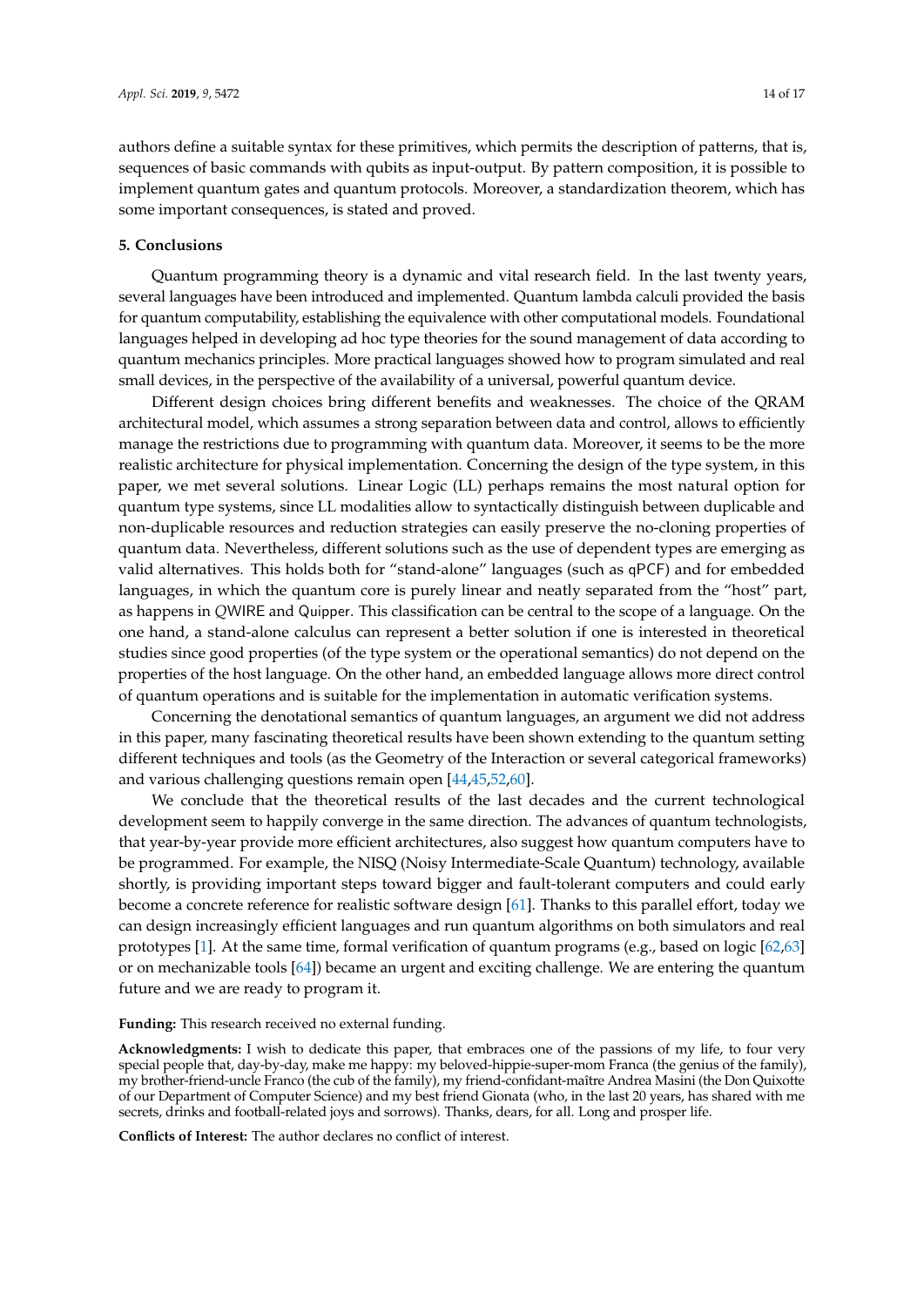# **References**

- <span id="page-14-0"></span>1. LaRose, R. Overview and Comparison of Gate Level Quantum Software Platforms. *Quantum* **2019**, *3*, 1–24.
- <span id="page-14-1"></span>2. Sanders, J.W.; Zuliani, P. Quantum Programming. In Proceedings of the 5th International Conference on Mathematics of Program Construction—MPC 2000, Ponte de Lima, Portugal, 3–5 July 2000; Lecture Notes in Computer Science; Backhouse, R.C., Oliveira, J.N., Eds.; Springer: Berlin/Heidelberg, Germany, 2000, Volume 1837, pp. 80–99. doi[:10.1007/10722010\\\_6.](https://doi.org/10.1007/10722010_6)
- <span id="page-14-8"></span>3. Selinger, P.; Valiron, B. A lambda calculus for quantum computation with classical control. *Math. Struct. Comput. Sci.* **2006**, *16*, 527–552. doi[:10.1017/S0960129506005238.](https://doi.org/10.1017/S0960129506005238)
- <span id="page-14-17"></span>4. Altenkirch, T.; Grattage, J. A Functional Quantum Programming Language. In Proceedings of the 20th IEEE Symposium on Logic in Computer Science (LICS 2005), Chicago, IL, USA, 26–29 June 2005; pp. 249–258. doi[:10.1109/LICS.2005.1.](https://doi.org/10.1109/LICS.2005.1)
- <span id="page-14-18"></span>5. Danos, V.; Kashefi, E.; Panangaden, P. The Measurement Calculus. *J. ACM* **2007**, *54*. doi[:10.1145/1219092.1219096.](https://doi.org/10.1145/1219092.1219096)
- 6. Díaz-Caro, A.; Arrighi, P.; Gadella, M.; Grattage, J. Measurements and Confluence in Quantum Lambda Calculi With Explicit Qubits. *Electr. Notes Theor. Comput. Sci.* **2011**, *270*, 59–74. doi[:10.1016/j.entcs.2011.01.006.](https://doi.org/10.1016/j.entcs.2011.01.006)
- <span id="page-14-16"></span>7. Green, A.S.; Lumsdaine, P.L.; Ross, N.J.; Selinger, P.; Valiron, B. Quipper: A Scalable Quantum Programming Language. In Proceedings of the 34th ACM SIGPLAN Conference on Programming Language Design and Implementation, Seattle, WA, USA, 16–19 June 2013; ACM: New York, NY, USA, 2013; pp. 333–342. doi[:10.1145/2491956.2462177.](https://doi.org/10.1145/2491956.2462177)
- <span id="page-14-2"></span>8. Zorzi, M. On quantum lambda calculi: a foundational perspective. *Math. Struct. Comput. Sci.* **2016**, *26*, 1107–1195. doi[:10.1017/S0960129514000425.](https://doi.org/10.1017/S0960129514000425)
- <span id="page-14-3"></span>9. Nielsen, M.A.; Chuang, I.L. *Quantum Computation and Quantum Information,* 10th Anniversary ed.; Cambridge University Press: Cambridge, UK, 2010; pp. xxvi+676. doi[:10.1017/CBO9780511976667.](https://doi.org/10.1017/CBO9780511976667)
- <span id="page-14-4"></span>10. Masini, A.; Viganò, L.; Zorzi, M. Modal Deduction Systems for Quantum State Transformations. *Multiple-Valu. Logic Soft Comput.* **2011**, *17*, 475–519.
- 11. Viganò, L.; Volpe, M.; Zorzi, M. Quantum state transformations and branching distributed temporal logic. In *Logic, Language, Information, and Computation, Proceedings of the 21st International Workshop, WoLLIC 2014, Valparaíso, Chile, 1–4 September 2014*; Lecture Notes in Computer Science 8652; Springer: Berlin/Heidelberg, Germany, 2014; pp. 1–19. doi[:10.1007/978-3-662-44145-9\\\_1.](https://doi.org/10.1007/978-3-662-44145-9_1)
- 12. Viganò, L.; Volpe, M.; Zorzi, M. A branching distributed temporal logic for reasoning about entanglement-free quantum state transformations. *Inf. Comput.* **2017**, *255*, 311–333. doi[:10.1016/j.ic.2017.01.007.](https://doi.org/10.1016/j.ic.2017.01.007)
- <span id="page-14-5"></span>13. Masini, A.; Zorzi, M. A Logic for Quantum Register Measurements. *Axioms* **2019**, *8*, 25. doi[:10.3390/axioms8010025.](https://doi.org/10.3390/axioms8010025)
- <span id="page-14-6"></span>14. Nakahara, M.; Ohmi, T. *Quantum Computing—From Linear Algebra to Physical Realizations*; CRC Press: Boca Raton, FL, USA, 2008.
- <span id="page-14-7"></span>15. Roman, S. *Advanced Linear Algebra*, 3rd ed.; Graduate Texts in Mathematics; Springer: New York, NY, USA, 2008; Volume 135, pp. xviii+522.
- <span id="page-14-9"></span>16. Selinger, P. Towards a Quantum Programming Language. *Math. Struct. Comput. Sci.* **2004**, *14*, 527–586. doi[:10.1017/S0960129504004256.](https://doi.org/10.1017/S0960129504004256)
- <span id="page-14-10"></span>17. Knill, E. *Conventions for Quantum Pseudocode*; Technical Report; Los Alamos National Laboratory: Los Alamos, NM, USA, 1996.
- <span id="page-14-11"></span>18. Nishimura, H.; Ozawa, M. Perfect computational equivalence between quantum Turing machines and finitely generated uniform quantum circuit families. *Quant. Inf. Process.* **2009**, *8*, 13–24. doi[:10.1007/s11128-008-0091-8.](https://doi.org/10.1007/s11128-008-0091-8)
- <span id="page-14-12"></span>19. Rand, R. Formally Verified Quantum Programming. Ph.D. Thesis, University of Pennsylvania, Philadelphia, PA, USA, 2018. Available online: <http://www.cis.upenn.edu/~rrand/thesis.pdf> (accessed on 1 June 2019).
- <span id="page-14-13"></span>20. Paolini, L.; Zorzi, M. qPCF: A language for quantum circuit computations. In *Theory and Applications of Models of Computation*; Lecture Notes in Computer Science; Springer: Berlin/Heidelberg, Germany, 2017; Volume 10185, pp. 455–469. doi[:10.1007/978-3-319-55911-7\\\_33.](https://doi.org/10.1007/978-3-319-55911-7_33)
- <span id="page-14-14"></span>21. Paykin, J.; Rand, R.; Zdancewic, S. QWIRE: A Core Language for Quantum Circuits. In Proceedings of the 44th ACM SIGPLAN Symposium on Principles of Programming Languages, Paris, France, 15–21 January 2017; ACM: New York, NY, USA, 2017; pp. 846–858. doi[:10.1145/3009837.3009894.](https://doi.org/10.1145/3009837.3009894)
- <span id="page-14-15"></span>22. Paolini, L.; Roversi, L.; Zorzi, M. Quantum programming made easy. In Proceedings of the Joint International Workshop on Linearity & Trends in Linear Logic and Applications, Linearity-TLLA@FLoC 2018, Oxford,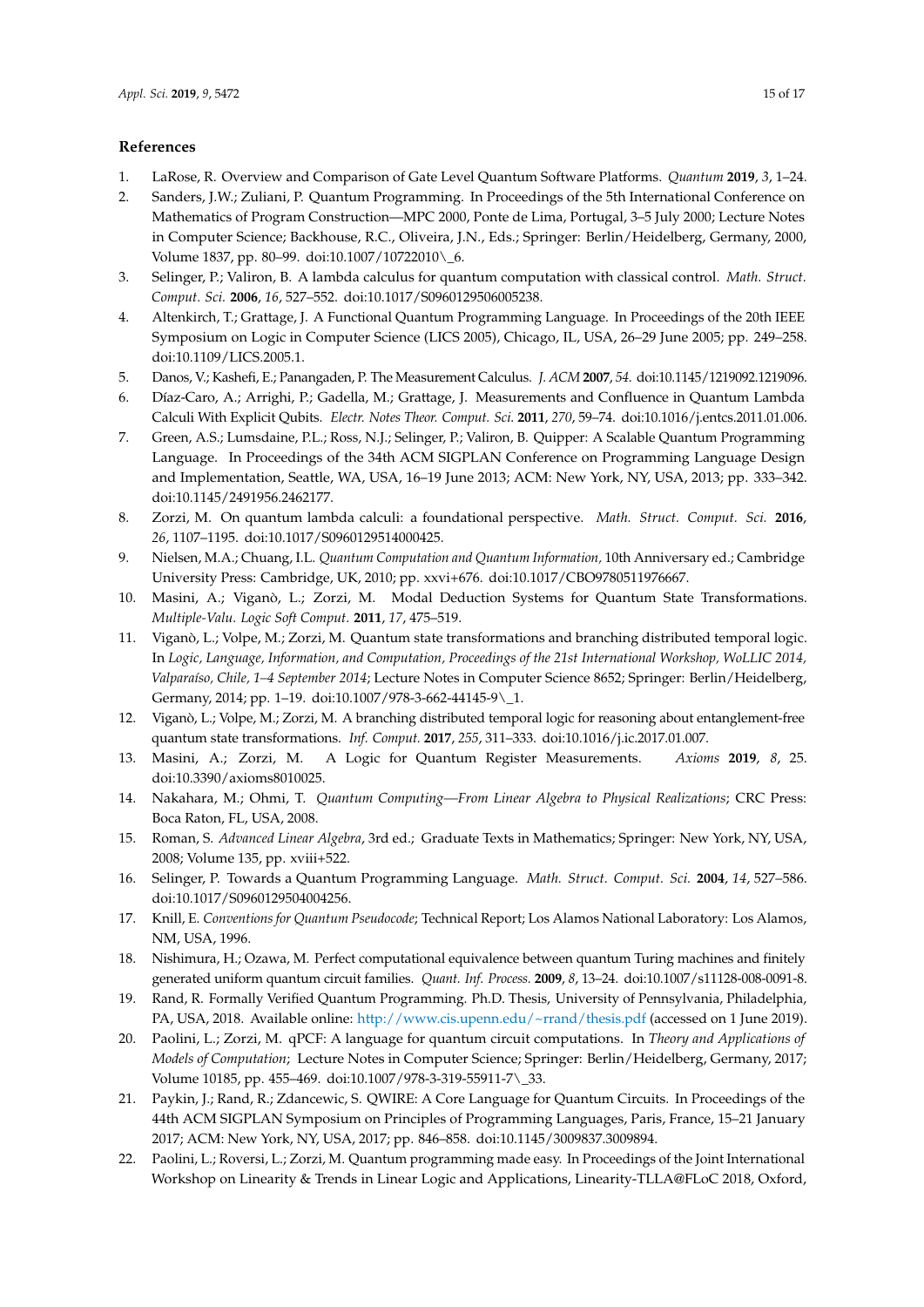UK, 7–8 July 2018; EPTCS; Ehrhard, T., Fernández, M., de Paiva, V., de Falco, L.T., Eds.; 2018; Volume 292, pp. 133–147, Open Publishing Association, Waterloo, Australia . doi[:10.4204/EPTCS.292.8.](https://doi.org/10.4204/EPTCS.292.8)

- <span id="page-15-0"></span>23. Valiron, B.; Ross, N.J.; Selinger, P.; Alexander, D.S.; Smith, J.M. Programming the Quantum Future. *Commun. ACM* **2015**, *58*, 52–61. doi[:10.1145/2699415.](https://doi.org/10.1145/2699415)
- <span id="page-15-1"></span>24. Rand, R.; Paykin, J.; Zdancewic, S. QWIRE Practice: Formal Verification of Quantum Circuits in Coq. In Proceedings of the 14th International Conference on Quantum Physics and Logic, Nijmegen, The Netherlands, 3–7 July 2017; Volume 266, pp. 119–132. doi[:10.4204/EPTCS.266.8.](https://doi.org/10.4204/EPTCS.266.8)
- <span id="page-15-2"></span>25. Q# Reference Page, Technical Report, Microsoft. Available online: [https://docs.microsoft.com/en-us/](https://docs.microsoft.com/en-us/quantum/language/?view=qsharp-preview) [quantum/language/?view=qsharp-preview](https://docs.microsoft.com/en-us/quantum/language/?view=qsharp-preview) (accessed on 1st June, 2019).
- <span id="page-15-3"></span>26. Vaux, L. The algebraic lambda calculus. *Math. Struct. Comput. Sci.* **2009**, *19*, 1029–1059. doi[:10.1017/S0960129509990089.](https://doi.org/10.1017/S0960129509990089)
- <span id="page-15-4"></span>27. Arrighi, P.; Díaz-Caro, A. Scalar System F for Linear-Algebraic Lambda-Calculus: Towards a Quantum Physical Logic. *Log. Methods Comput. Sci.* **2012**, *8*. doi[:10.2168/LMCS-8\(1:11\)2012.](https://doi.org/10.2168/LMCS-8(1:11)2012)
- <span id="page-15-5"></span>28. Ying, M. *Foundations of Quantum Programming*; Morgan Kaufmann: Burlington, MA, USA, 2016.
- <span id="page-15-6"></span>29. Sabry, A.; Valiron, B.; Vizzotto, J.K. From Symmetric Pattern-Matching to Quantum Control. In *Foundations of Software Science and Computation Structures*; Baier, C., Dal Lago, U., Eds.; Springer International Publishing: Cham, Switzerland, 2018; pp. 348–364.
- <span id="page-15-7"></span>30. Rios, F.; Selinger, P. A Categorical Model for a Quantum Circuit Description Language. In Proceedings of the 14th International Conference on Quantum Physics and Logic, Nijmegen, The Netherlands, 3–7 July 2017; Open Publishing Association, Waterloo, Australia, 2018; Volume 266, pp. 164–178. doi[:10.4204/EPTCS.266.11.](https://doi.org/10.4204/EPTCS.266.11)
- <span id="page-15-8"></span>31. Quipper Reference Page; Technical Report. Available online: [https://www.mathstat.dal.ca/~selinger/](https://www.mathstat.dal.ca/~selinger/quipper/) [quipper/](https://www.mathstat.dal.ca/~selinger/quipper/) (accessed on 1 June 2019).
- <span id="page-15-9"></span>32. Siddiqui, S.; Mohammed Jahirul Islam, O.S. *Five Quantum Algorithms Using Quipper*; Technical Report; Shahjalal University of Science and Technology: Sylhet, Bangladesh; University of Maryland: Baltimore County, MD, USA, 2014.
- <span id="page-15-10"></span>33. Park, J.L. The concept of transition in quantum mechanics. *Found. Phys.* **1970**, *1*, 23–33. doi[:10.1007/BF00708652.](https://doi.org/10.1007/BF00708652)
- <span id="page-15-11"></span>34. Dal Lago, U.; Masini, A.; Zorzi, M. On a Measurement-free Quantum Lambda Calculus with Classical Control. *Math. Struct. Comput. Sci.* **2009**, *19*, 297–335. doi[:10.1017/S096012950800741X.](https://doi.org/10.1017/S096012950800741X)
- <span id="page-15-19"></span>35. Dal Lago, U.; Masini, A.; Zorzi, M. Quantum implicit computational complexity. *Theor. Comput. Sci.* **2010**, *411*, 377–409. doi[:10.1016/j.tcs.2009.07.045.](https://doi.org/10.1016/j.tcs.2009.07.045)
- <span id="page-15-20"></span>36. Dal Lago, U.; Masini, A.; Zorzi, M. Confluence Results for a Quantum Lambda Calculus with Measurements. *Electr. Notes Theor. Comput. Sci.* **2011**, *270*, 251–261. doi[:10.1016/j.entcs.2011.01.035.](https://doi.org/10.1016/j.entcs.2011.01.035)
- <span id="page-15-21"></span>37. Pagani, M.; Selinger, P.; Valiron, B. Applying quantitative semantics to higher-order quantum computing. In Proceedings of the POPL '14, San Diego, CA, USA, 22–24 January 2014; pp. 647–658. doi[:10.1145/2535838.2535879.](https://doi.org/10.1145/2535838.2535879)
- <span id="page-15-12"></span>38. Dal Lago, U.; Zorzi, M. Wave-Style Token Machines and Quantum Lambda Calculi. In Proceedings of the Third International Workshop on Linearity—LINEARITY 2014, Vienna, Austria, 13 July 2014; Electronic Proceedings in Theoretical Computer Science 176; Open Publishing Association: Waterloo, Australia, 2014; pp. 64–78. doi[:10.4204/EPTCS.176.6.](https://doi.org/10.4204/EPTCS.176.6)
- <span id="page-15-13"></span>39. Grattage, J. QML: A Functional Quantum Programming Language. Ph.D. Thesis, University of Nottingham, Nottingham, UK, 2006.
- <span id="page-15-15"></span><span id="page-15-14"></span>40. O'Hearn, P.W. *Algol-like Languages*; Progress in Theoretical Computer Science; Birkhäuser: Basel, Switzerland.
- 41. Paolini, L.; Piccolo, M.; Zorzi, M. QPCF: Higher-Order Languages and Quantum Circuits. *J. Automat. Reason.* **2019**. doi[:10.1007/s10817-019-09518-y.](https://doi.org/10.1007/s10817-019-09518-y)
- <span id="page-15-16"></span>42. Green, A.S.; Lumsdaine, P.L.; Ross, N.J.; Selinger, P.; Valiron, B. An Introduction to Quantum Programming in Quipper. In Proceedings of the 5th International Conference on Reversible Computation, Victoria, BC, Canada, 4–5 July 2013; Springer: Berlin/Heidelberg, Germany, 2013; pp. 110–124. doi[:10.1007/978-3-642-38986-3\\_10.](https://doi.org/10.1007/978-3-642-38986-3_10)
- <span id="page-15-17"></span>43. Selinger, P.; Valiron, B. On a Fully Abstract Model for a Quantum Linear Functional Language: (Extended Abstract). *Electr. Notes Theor. Comput. Sci.* **2008**, *210*, 123–137. doi[:10.1016/j.entcs.2008.04.022.](https://doi.org/10.1016/j.entcs.2008.04.022)
- <span id="page-15-18"></span>44. Makie, I.; Gay, S., Eds. *Semantic Techniques in Quantum Computation*; Cambridge University Press: Cambridge, UK, 2009. doi[:10.1017/CBO9781139193313.](https://doi.org/10.1017/CBO9781139193313)